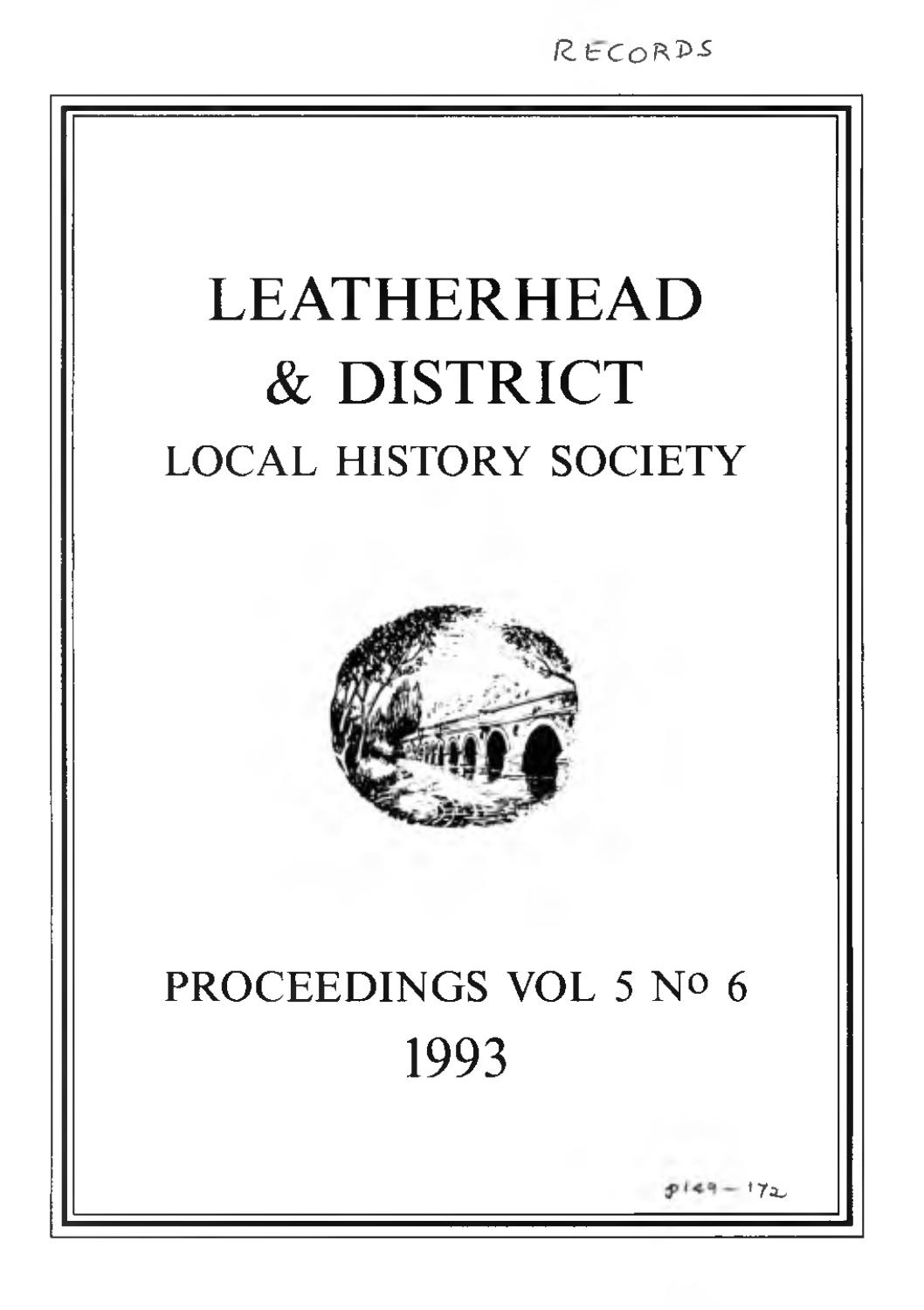# **SECRETARIAL NOTES**

The following Lectures and Visits were arranged during 1993:

| January 21st   | Lecture: "South-East England in Roman Times", by Charles Abdy.                                                     |
|----------------|--------------------------------------------------------------------------------------------------------------------|
| February 19th  | "The Society's Slides of Bookham", presented by Derek Renn.                                                        |
| March 19th     | The 46th Annual General Meeting, followed by a talk on "The Dixon Family and<br>Cherkley Court", by Geoff Hayward. |
| April 16th     | Lecture: "The Water Mills of Surrey", by Derek Stidder.                                                            |
| May 12th       | Visit to Albury Park and Saxon Church, organised by Honor Slingo.                                                  |
| May 15th       | Joint visit with LCA to Crich Tramways Museum and Kedleston Hall, Derbyshire.<br>Organised by Joan Kirby.          |
| June 12th      | Visit to Christ's Hospital, Horsham. Organised by Joyce Fuller.                                                    |
| July 2nd       | Visit to Tenterden, organised by John Read.                                                                        |
| July 17th      | "Walk" round Bookham, led by Stephen Fortescue.                                                                    |
| September 18th | Visit to Winchester, organised by David Ellis.                                                                     |
| October 15th   | Dallaway Lecture: "Brooklands Museum", by Morag Brown, the Director of the<br>Museum.                              |
| November 19th  | Lecture: "Explorations in Reigate", by David Williams.                                                             |
| December 17th  | Christmas Miscellany, organised by Gordon Knowles.                                                                 |

Number 5 of Volume 5 of the Proceedings was issued during the year.

## **FORTY-SIXTH ANNUAL GENERAL MEETING**

*Held at the Letherhead Institute, 19 March 1993*

The Report of the Executive Committee and the Accounts for the year 1992 were adopted. The elected Officers of the Society are shown below.

# **OFFICERS FOR THE YEAR 1993**

| President:                      | S. E. D. FORTESCUE            |
|---------------------------------|-------------------------------|
| Past President:                 | J. G. W. LEWARNE              |
| Vice-President:                 | DR D. F. RENN, C.B.E., F.S.A. |
| Chairman:                       | LINDA HEATH                   |
| Secretary/Membership Secretary: | <b>JOYCE FULLER</b>           |
| Treasurer:                      | C. V. M. LATHAM               |
| Editor:                         | <b>J. C. STUTTARD</b>         |
| Museum Curator:                 | <b>JANET GOLDSMITH</b>        |
| Museum Treasurer:               | J. R. BULL                    |
| Sales Secretary:                | H. J. DAVIES                  |
| Archaeology Secretary:          | E. A. CROSSLAND, I.S.O.       |
| Lecture Secretary:              | N. H. WEST, M.B.E.            |
| Librarian:                      | F. J. KIRBY                   |
| Record Secretary:               | J. R. CLUBE, O.B.E.           |
| Committee Members:              | D. B. ELLIS; H. G. KNOWLES    |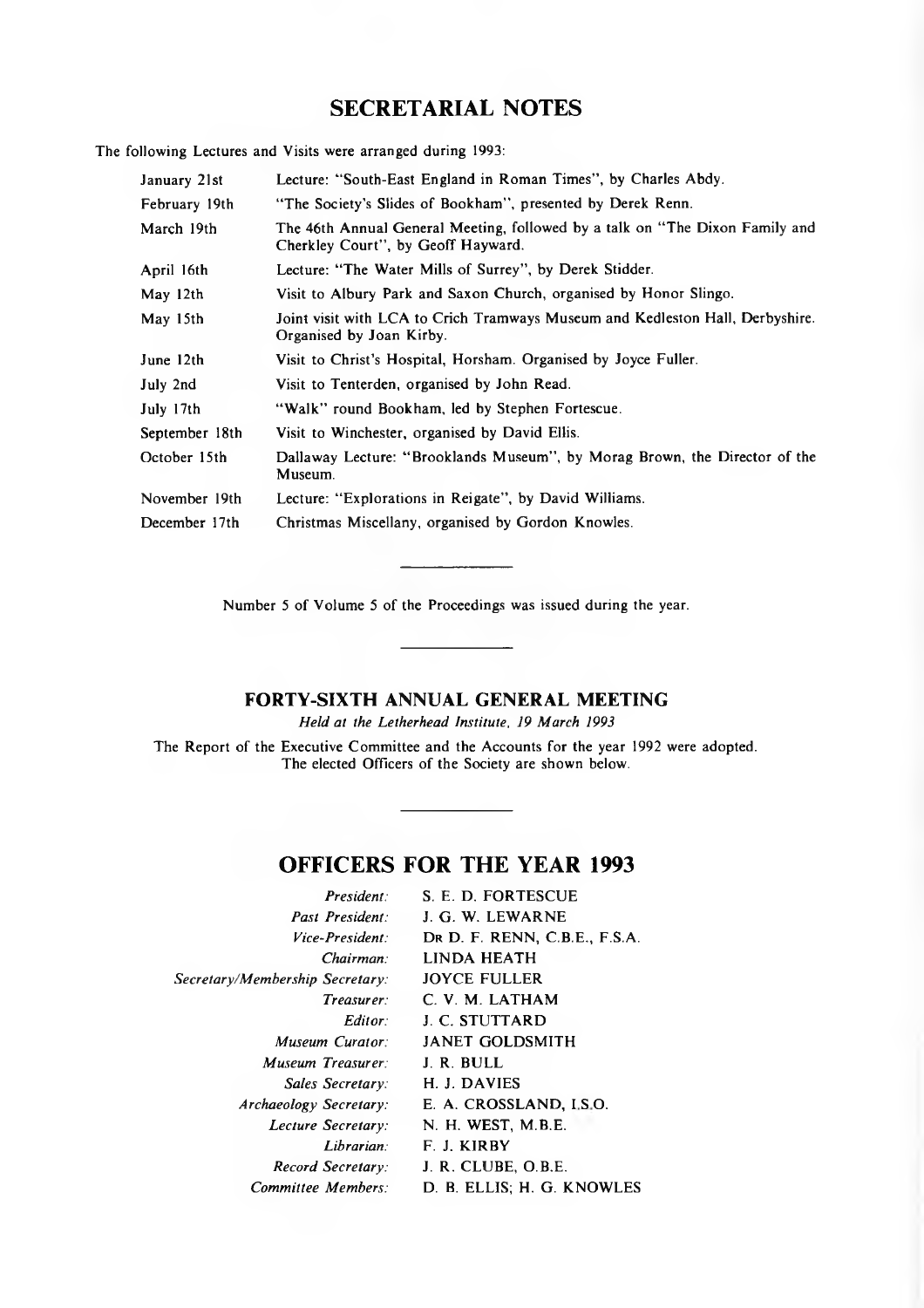# **Leatherhead and District Local History Society PROCEEDINGS**

# **Vol. 5, No. 6**

# **1993**

## **CONTENTS**

*Page*

| <b>Occasional Notes</b>                                                            | rage |
|------------------------------------------------------------------------------------|------|
| Celebrations at Fetcham Parish Church. J. C. STUTTARD<br>$\ddot{\phantom{0}}$      | 150  |
| Centenary of the Leatherhead Methodist Church. J. C. STUTTARD                      | 150  |
| Roman Coins Found. E. A. CROSSLAND                                                 | 150  |
| Lawrie Smith, M.B.E.: An Appreciation. LINDA HEATH                                 | 152  |
| Col. Drinkwater Bethune (1762–1844), Thorncroft Manor, Leatherhead.<br>J. R. CLUBE | 153  |
| The Building of Young Street. E. A. CROSSLAND $\ldots$                             | 160  |
|                                                                                    | 161  |
| William Cotton and his Family in Leatherhead, 1823-39. MAURICE EXWOOD              | 163  |
| The Epsom and Leatherhead Railway, 1856–59. H. J. DAVIES                           | 170  |
|                                                                                    |      |

| Illustrations                                                                                                                                                                                                                                                                                            | Page |
|----------------------------------------------------------------------------------------------------------------------------------------------------------------------------------------------------------------------------------------------------------------------------------------------------------|------|
|                                                                                                                                                                                                                                                                                                          | 151  |
|                                                                                                                                                                                                                                                                                                          | 151  |
|                                                                                                                                                                                                                                                                                                          | 157  |
| William Cotton and his wife in the Library at The Priory, Leatherhead.<br>Artist unknown and the contract of the contract of the contract of the contract of the contract of the contract of the contract of the contract of the contract of the contract of the contract of the contract of the contrac | 165  |
| Thorncroft Manor, seat of Col. Drinkwater Bethune. Contemporary                                                                                                                                                                                                                                          |      |
| engraving and the contract of the contract of the contract of the contract of the contract of the contract of the contract of the contract of the contract of the contract of the contract of the contract of the contract of                                                                            |      |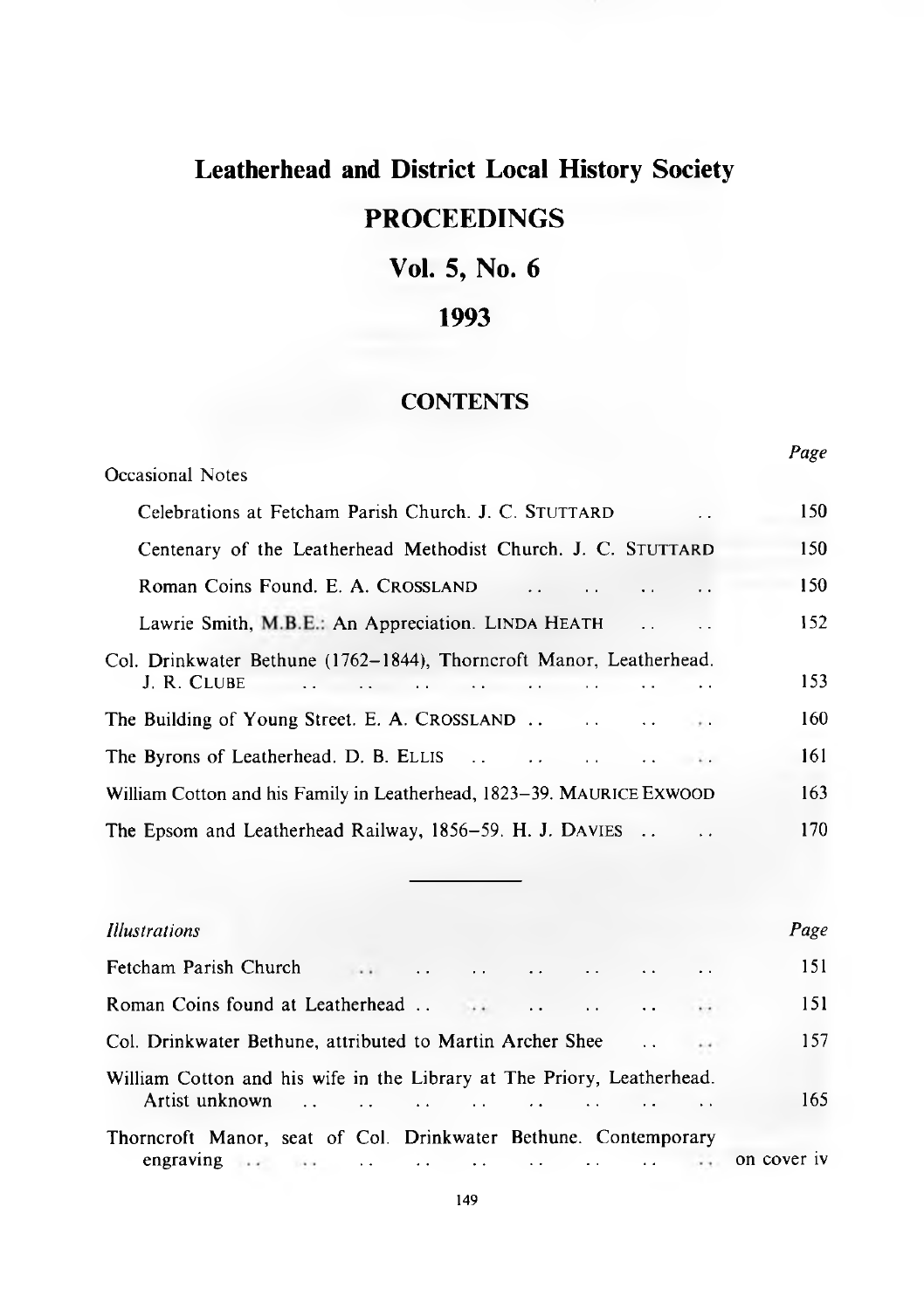## **OCCASIONAL NOTES**

#### **CELEBRATIONS AT FETCHAM PARISH CHURCH**

St Mary's church at Fetcham has been a centre of Christian worship since Saxon times and its 1,000th anniversary was marked in September this year by a special service of thanksgiving, celebrated by the Bishop of Dorking and the Rector, the Rev. David Baker. There was also a flower festival and a display showing the history of the church from early times. Commemorative plates and beakers, using artwork by the Fetcham artist, Betty Eldridge, were produced for the celebrations by the Queen Elizabeth Foundation for the Disabled, at Dorincourt. j c STUTTARD

#### **CENTENARY OF THE LEATHERHEAD METHODIST CHURCH**

The Methodist Church in Church Road was built a hundred years ago and the centenary was marked during 1993 by several services, a dinner, a musical production and a craft fair. The church was first opened for worship on 4th October 1893 and on the same day this year a communion service was held by the Rev. Ian Field. On the previous day, the Vice-President of the Methodist Conference was the guest preacher at a civic service; there was also a display illustrating the church's history and the Pilgrim Players put on a number of sketches. J. C. STUTTARD

### **ROMAN COINS FOUND**

Two Roman coins have been brought into the Leatherhead Museum recently and their identification has been made with the help of the Guildford Museum.

1. A bronze 'as' (Roman penny) dated A.D. 97 in the reign of Nerva  $(A.D. 96-98)$ . The obverse shows IMP CAES NERVA TRAIANO AUG GER DAC P.M. The inclusion GER (Germanicus) dates the coin to A.D. 97 when the Emperor obtained this title. Some of the lettering has been lost and the reverse side which would give more information has been filed flat possibly making it into a gaming counter ('shove ha'penny?').

Nerva became Emperor following the assasination of Domitian with whom he had served as Consul. Being a lawyer, he was not popular with the Army. To strengthen his position he adopted Trajan who became Emperor when Nerva died in A.D. 98.

This coin was found in a garden in Dilston Road, Leatherhead.

2. A silver denarius of Alexander Severus (A.D. 222-35). A closer dating is not possible. It was found on Mickleham Downs on the line of Stane Street, in such good condition that David Bruce has been able to cast a reproduction of it. The obverse of the coin shows the head of the Emperor facing right wearing a laurel wreath with the letters IMP SEV to the left of the head and XAND AUG to the right. The reverse has a figure of the goddess of the corn harvest, Annona. She stands erect facing forward with a plant in her right hand and an unknown object in her left. To the left of the figure are the letters ANNO and to the right NA AUG.

A lexander Severus was a grandson of Julia Maesa who brought about the restoration of the Severan dynasty with his election as Roman Emperor in A.D. 222 after the murder of his cousin, Elagabalus, by the Praetorian Guard.  $E_A$  CROSSLAND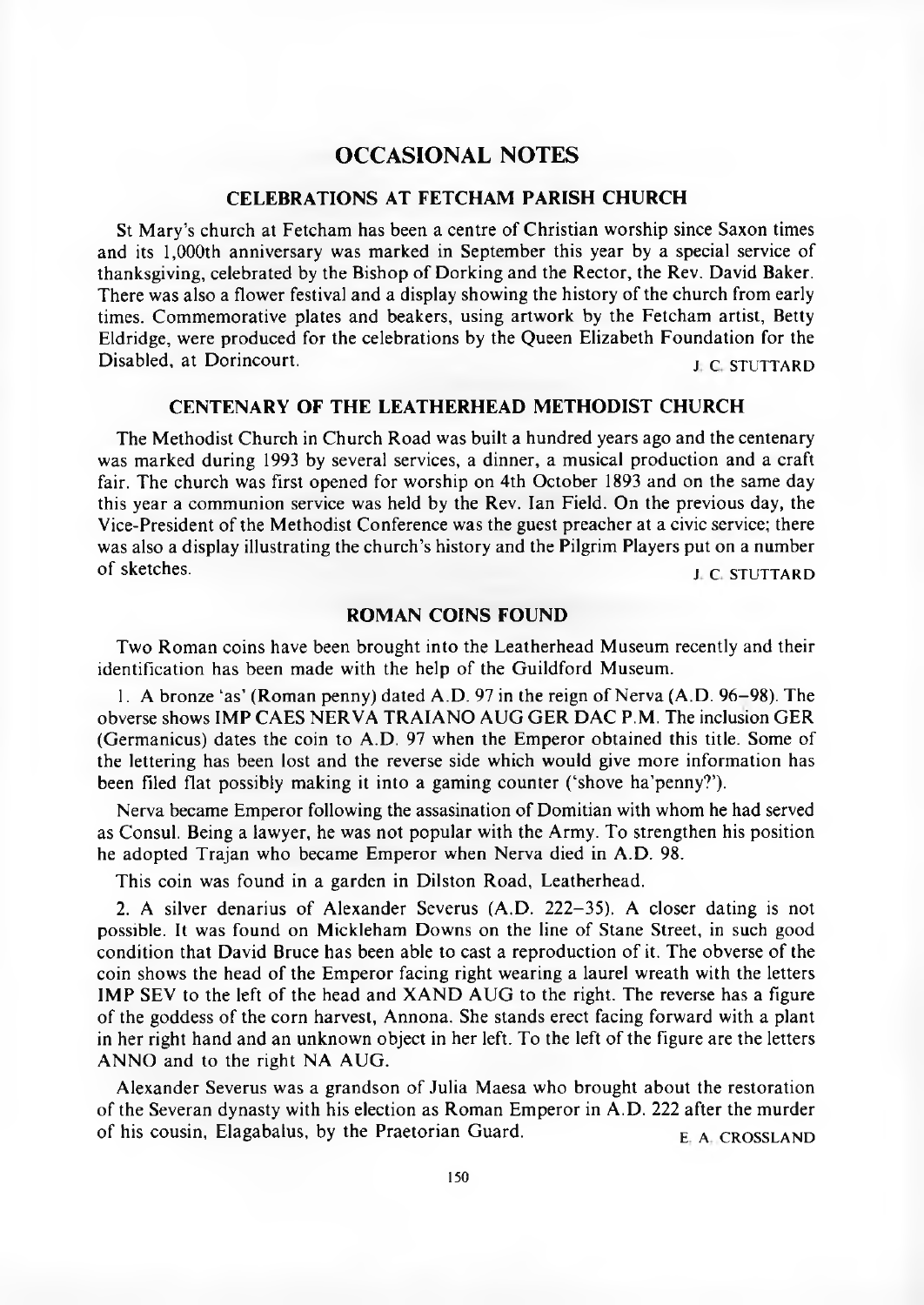

FETCHAM PARISH CHURCH Photograph supplied by the Rev. David Baker



ROMAN COINS FOUND AT LEATHERHEAI Photograph by K. Wolvertor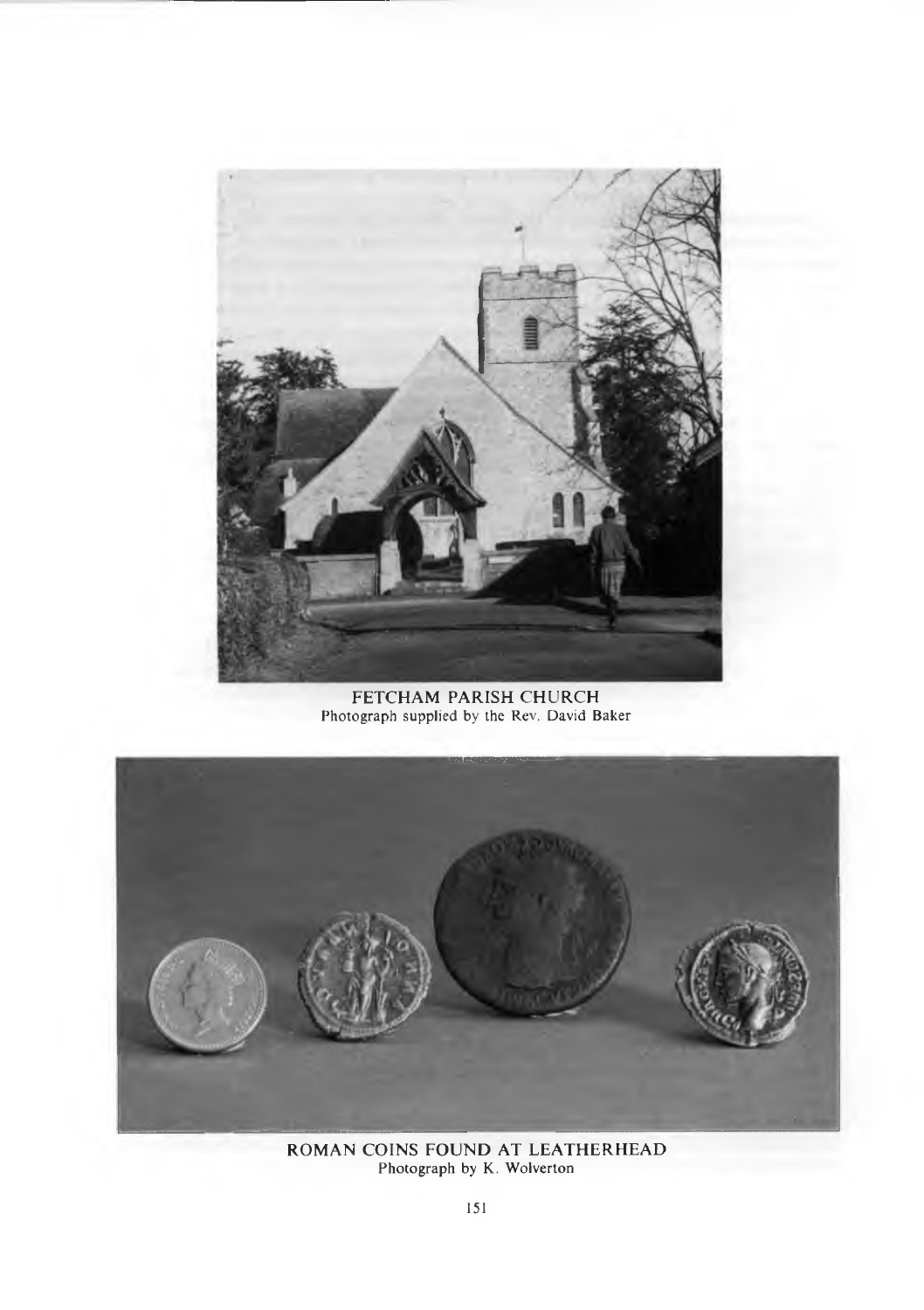#### **LAWRIE SMITH, M.B.E.: AN APPRECIATION**

Lawrie Smith, former Chairman of the Society, died on 22nd January 1993. He was elected Vice-Chairman in 1980 and succeeded Stephen Fortescue as Chairman from 1981–89 when he was made a Vice-President. Undoubtedly his most outstanding achievement as Chairman was the publication of the *History of Leatherhead*. Heavy expenditure was needed for this and it was largely Lawrie's able handling of the financing and part sponsoring by Esso of the book that ensured its publication.

It was Lawrie who arranged for the Society's books to be housed in the Leatherhead Institute Library, in exchange for which he organised the original rota of Society members to steward the lending library at the Institute. Lawrie will also be remembered by many of us for his expert carpentry and joinery not least in the M useum, where these skills were put to such good use. LINDA HEATH

*Errata: Procs,* LDLHS 5 (5), 1992: p. 141, line 4 from bottom of page, for '1755' read '1759'; p. 143, line 12, for '£4,000' read '£400'.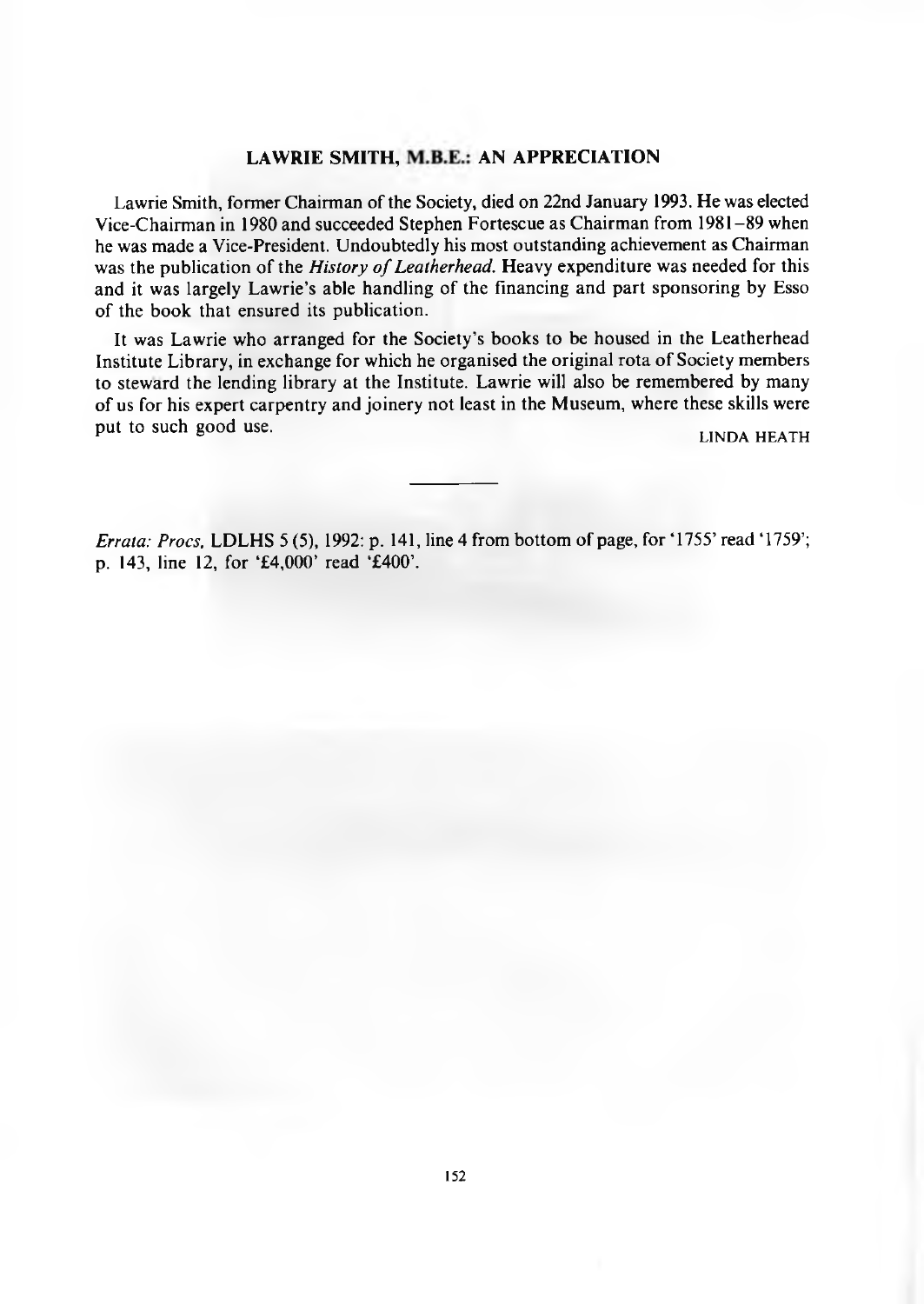## **COL. DRINKWATER BETHUNE (1762-1844) THORNCROFT MANOR, LEATHERHEAD**

#### By J. R. CLUBE

AM ONG the people of distinction who came to live in Leatherhead at some time in their lives, we must surely count Col. Drinkwater Bethune who on retirement came with his family to live in Thorncroft Manor in 1836, and who died there in 1844. His name may mean little today, but during his lifetime, and while he was living in Leatherhead, he was a respected military figure of national renown.

#### **Early Life**

Born John Drinkwater, the son of a naval surgeon, he grew up in a period of world-wide military activity<sup>1</sup>. He began his military career in 1777 at the age of fifteen, when, living in Salford, he joined the 72nd, The Royal Manchester Volunteers. This unit was raised by the City of Manchester following the defeat of the British forces in Saratoga, North America, in 1777. It was presumed that the Regiment would go to North America: instead it was sent immediately to Gibraltar where an attack by Spanish forces was expected. The military commander of Gibraltar, Lt. Gen. Sir George Eliott, was given good support by the government of the day and was able to build up strong defences. Despite siege conditions, shortage of food, and disease, the garrison was able to survive, helped by the success of the Royal Navy in beating the blockade on occasion. Eventually the siege was lifted: it had lasted from 1779 to 1783.

The success in withstanding the Spanish attack was seen in Britain as a major military and naval achievement. Drinkwater had kept a careful record of events throughout the siege, material which he used in his book *A History of the Siege of Gibraltar, 1779–1783*, published in London in 1785. He received perm ission to dedicate it to the King, by whom he was received. He was gratified to learn later that the copy presented to the King had been bound in the Royal Library at Buckingham House and showed signs that it had been very well used. As a Captain, aged 23, he had become immediately famous and his book a military classic.

In 1787 Drinkwater returned to Gibraltar, having now joined the 1st, or Royal Regiment of Foot. He moved with this Regiment to Toulon when it was briefly occupied by the British in 1793. When Napoleon drove the British out they moved first to Naples, and the following year occupied Corsica as a Protectorate.

#### **With the Viceroy's Staff in Corsica and Naples**

Sir Gilbert Elliot, later the Earl of Minto, was appointed Viceroy of Corsica, and in 1795 invited Drinkwater to join his staff as Secretary of the Military Department and Deputy Judge Advocate. This was to lead to a life-long friendship with the M into family and gave Drinkwater an entree into the highest influential circles in the Mediterranean and later in London. The situation in Corsica deteriorated however to the point where, in September 1796, the London government ordered the evacuation of the island.<sup>2</sup>

In the weeks before the evacuation local levies and privateers were recruited and so many came forward that difficulties arose over paying them. Drinkwater was threatened with assassination at this time and his quarters were broken into. He records that Commodore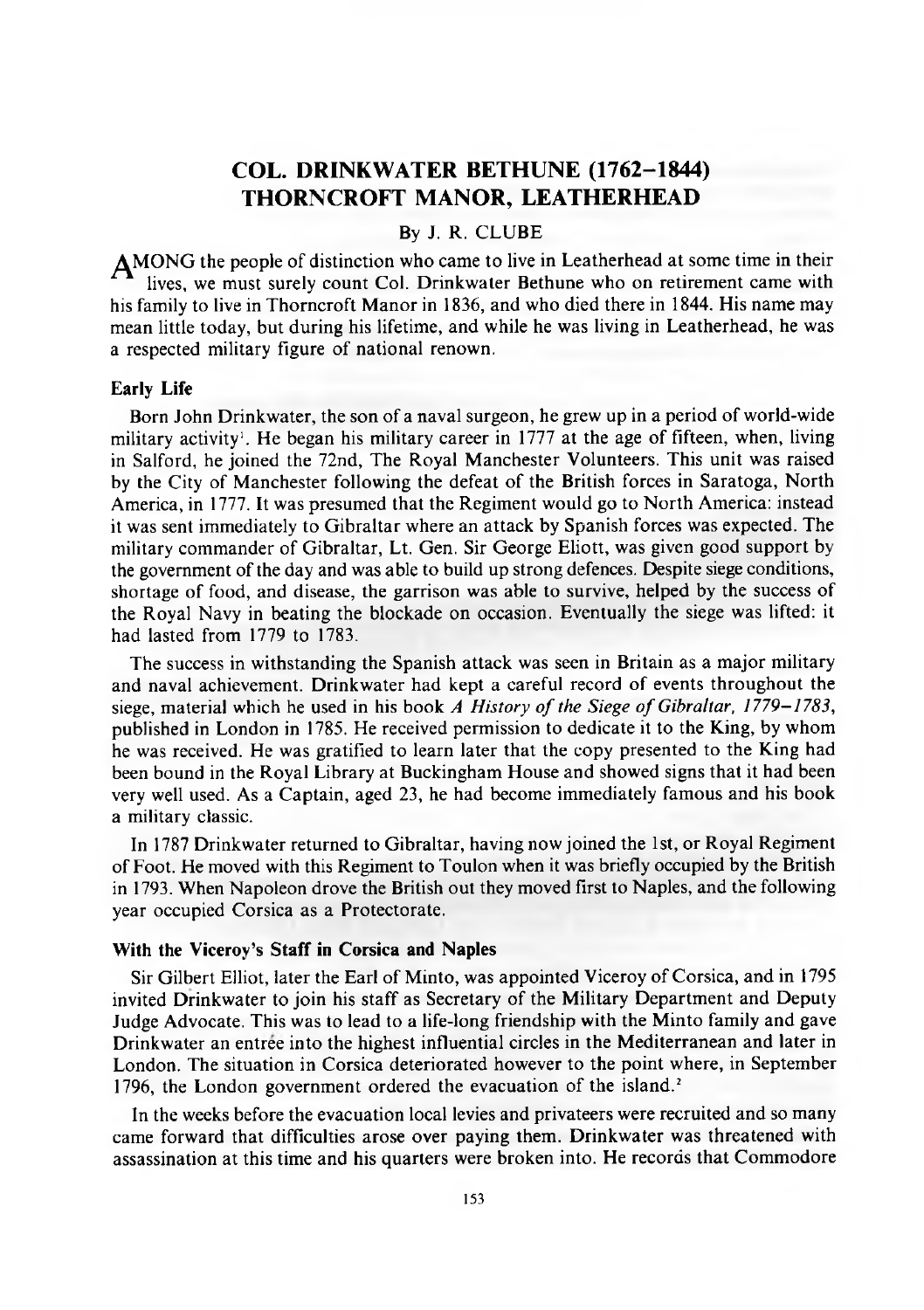Nelson arrived off Bastia to cover the embarkation of troops and stores—"Ill-disposed kept in check by the Commodore's appearance''. Drinkwater escaped in the vessel *Egmont* to Naples where he later joined up with Sir Gilbert Elliot and his staff.

In Naples the former Viceroy and his party were warmly received by the King. Drinkwater attended a Royal Hunting Party and dinner, "nothing could be more agreeable than the condescension and affability of the King  $\ldots$ " He was equally impressed with the kindness and hospitality of the British Minister, Sir William Hamilton, who exhibited his collection of Etruscan and other vases. Drinkwater remarks that the collection was afterwards purchased by the British government "to be united with the other matchless and valuable Articles of Curiosity in the British Museum".

Drinkwater wrote at greater length about Lady Hamilton who although "past the Meridian of her Beauty was still very handsome". Tall, with luxuriant brown hair reaching alm ost to the floor, she wore a close white tunic dress. In honour of the guests she gave a performance of her "Attitudes"—poses of well-known classical statues. The guests sat at one end of the drawing room while Lady Hamilton and her assistants were concealed behind folding screens. "The statues she imitated were numerous: the Madonna was her best performance . . . and produced a strong sensation among the spectators. Her Exhibition of the Attitudes . . . much exceeded any description that could be given without the aid of a pencil" 3

Before leaving Italy Sir Gilbert and his staff visited Pompeii, Herculaneum and Rome. Drinkwater accompanied Sir Gilbert when he was received by Pope Pius VI in December 1796.

#### **Friendship with Nelson**

In 1797 Drinkwater accompanied the former Viceroy on his return to Britain. The vessel in which they sailed was the *Minerve,* commanded by Capt. Cockburn and flying the pennant of Commodore Nelson with whom they were already very well acquainted. After leaving Gibraltar Nelson was proceeding to rendezvous with the Fleet commanded by Admiral Sir John Jervis.

The *Minerve* joined the Fleet off Cape St Vincent on 13th February 1797, which gave Drinkwater the opportunity of witnessing a major naval battle. Before the action Nelson transferred his pennant to the vessel *Captain;* the Viceroy and his staff were transferred to the frigate *Lively* which acted as a repeating frigate (i.e. relaying communications) during the battle. Drinkwater was thus able to see the fleet manoeuvres and record the stages of the battle. Following its successful outcome Nelson visited *Lively,* and seeing Drinkwater invited him to his cabin. Drinkwater was able to question Nelson about the battle . . . "our intimacy was such that I felt no difficulty in drawing from him these details . . ."

Some time later Admiral Sir John Jervis published an account of the battle which, in the eyes of many, did not adequately reflect the skill of the men, the Admiral himself, and particularly Nelson. So Drinkwater was persuaded by other officers to publish his account—a *Narrative* with sketches. He did this anonymously thinking it might seem presumptuous of an Army Officer to report on a naval engagement. Drinkwater records that it was chiefly due to this account that Nelson was made Knight of the Bath.

Years later, in 1840, when Drinkwater was living at Thomcroft, he republished the *Narrative* in his own name, in aid of the Nelson Testimonial Fund.<sup>4</sup> He added to the title "and anecdotes"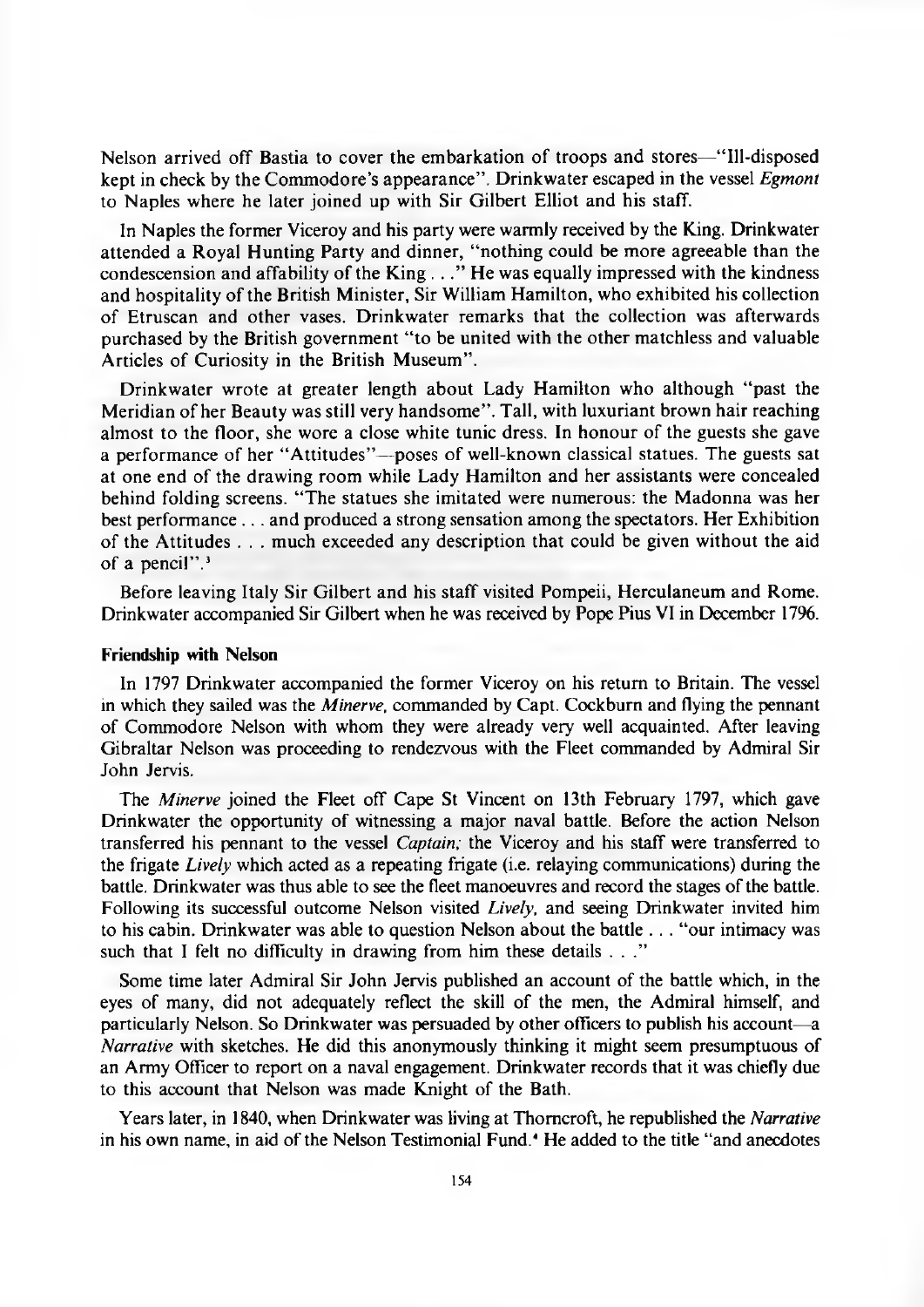of Nelson before and after the battle", and much explanatory detail. These anecdotes reveal the closeness of his friendship with Nelson. He tells, for instance, how he was sitting next to Lt. Hardy at lunch when a cry of "Man overboard" went up. All leapt from the table and Hardy lowered a boat to try to save the man. He was unsuccessful in the attempt but was drifting dangerously close to Spanish ships. At some risk Nelson gave orders to move *Minerve* to pick up the boat saying "By God I'll not lose Hardy . . ."

Drinkwater records other conversations with Nelson on that occasion and after the publication of the anonymous version of the *Narrative* their friendship became even closer. He also records calling on Nelson in London later in 1797 shortly after Nelson had lost his arm at Santa Cruz. Drinkwater had just come from the Admiralty, and Nelson asked him if there was any news. Drinkwater replied there were rumours of fleet action with the Dutch. Nelson "started up in his peculiar energetic manner, not without Lady Nelson's attempt to quiet him, and stretched out his unwounded arm. 'Drinkwater', he said, 'I would give this other arm to be with (Admiral) Duncan at this moment.'"

#### **Marriage**

It was during his service in Corsica that Drinkwater met his future wife. She was Eleanor Congalton who had come to Corsica in 1794 with Lady Elliot to whom she was companion. She returned to England with the family, via Gibraltar, after the evacuation of Corsica. Drinkwater remained in close touch with the family after they had reached England, and writes of a Masque which was performed by the Minto family at Roehampton in 1798 at which he assisted. The marriage took place at Putney Church on 6th June 1799.

#### **Military Administrator**

By the time Drinkwater returned to Britain in 1797 he had gained considerable experience in civil administration in the Army. Sir Gilbert, now the Earl of Minto, introduced him to the Prime Minister, William Pitt, who persuaded him to undertake the sorting out of the Toulon and Corsica accounts.<sup>5</sup> Much of this work involved an unsuccessful attempt to secure prize money for those who had served there. Drinkwater accepted the work reluctantly as this employment put him on the half-pay list and led to his relinquishing the military for the civil department of the Army. He was in fact offered various overseas appointments but turned them down preferring to stay with his family. He served for some years on the Commission of Military Inquiry, finally as Chairman. In 1811 he was appointed a Comptroller of Army Accounts, a post he held until his retirement in 1836. He had long held an honorary appointment with the Duke of Kent's household resulting in a close friendly relationship which ended only when the Duke died in 1821.<sup>6</sup> The Duke attended the baptism of his son Edward in 1812. Drinkwater kept his close contact with the Minto family also and became financial adviser to the 1st and 2nd Earls.

Drinkwater had an unexpected chance to apply his military skills when Volunteer Infantry units were set up in the face of a threat of French invasion. He applied unsuccessfully to be appointed Inspector of the Volunteer Corps. He was, however, invited to command the newly-raised "Ealing and Brentford Volunters" in 1803 when he was living in Little Ealing, and was subsequently appointed Colonel with command of a Volunteer Brigade comprising units from other areas. His own unit was disbanded in 1806.7 He had been a popular commander and a letter of thanks sent in the name of all ranks reads, in part "it is to your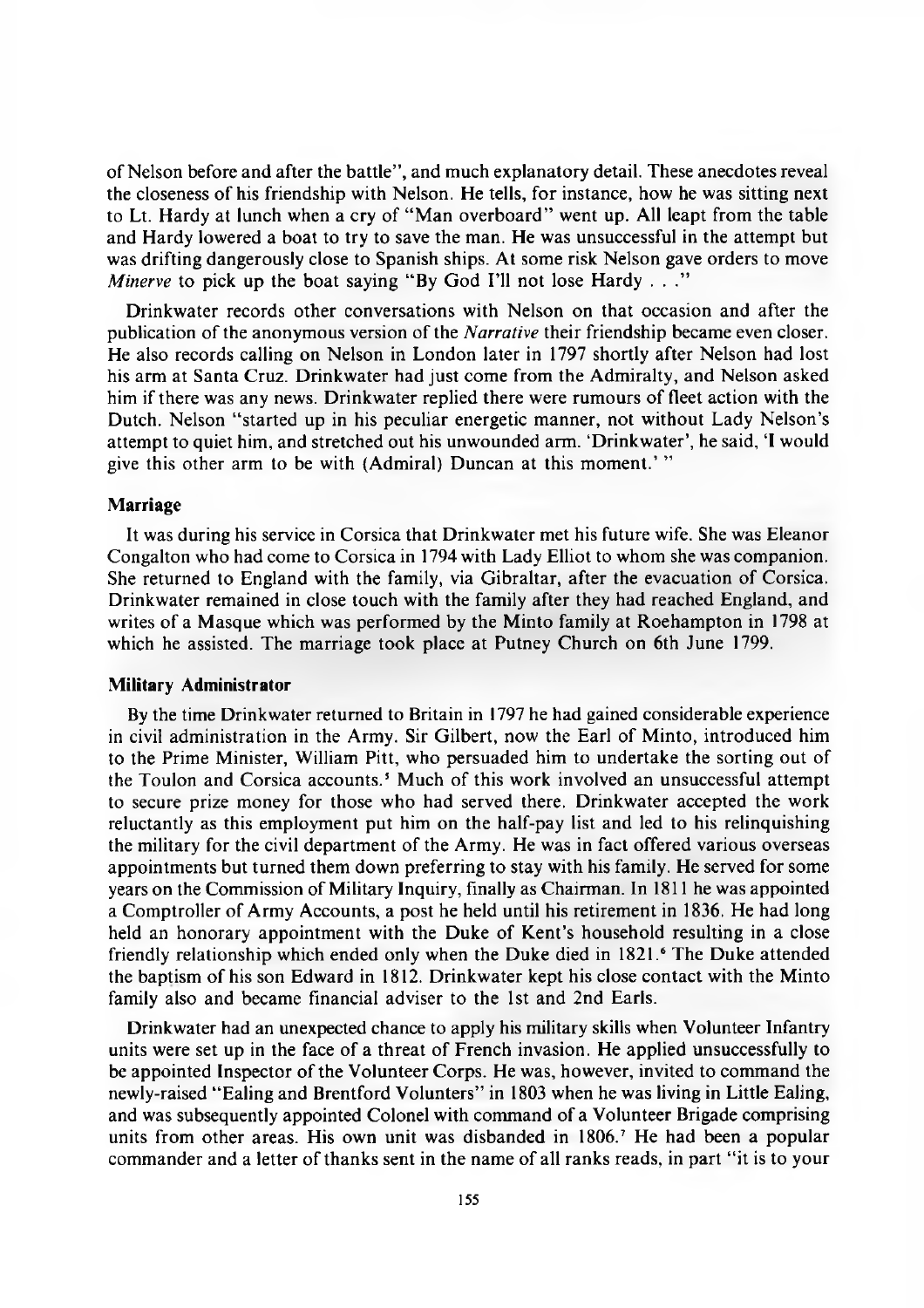Talents and Exertions that the Corps is indebted for the reputation . . . for the harmony it has enjoyed. Though we now withdraw to our private stations we shall ever retain a grateful sense of your numerous obligations ..." He greatly valued a silver cup which was presented to him.<sup>8</sup>

#### **Retirement**

Drinkwater was 74 when he retired from public service in 1836. Gilbert Bethune, his brother-in-law, died in the same year and the Bethune estate then passed to the six Drinkwater children<sup>9</sup> (there had been seven but a daughter Harriet Sophia had died in 1827 aged 19). The name 'Drinkwater Bethune' was then adopted. The family right to take the Bethune arms, less 'the two Otter supporters which were Balfour' was confirmed in 1837.<sup>10</sup>

This was the time when the family moved to Thorncroft, but why the Colonel chose Thorncroft as his next and final home is not known. The family had occupied various town houses over the years, living in Little Ealing until 1807 and Kensington until 1813, when 32 Fitzroy Square was bought. Summers were spent at a cottage in Elstree, but the family also visited Broadstairs, Dover, Portsmouth, Brighton and many other places. Indeed the degree of travel is quite striking. The Colonel or members of the family may well have passed through Leatherhead on occasion. There is, however, no apparent evidence of a previous connection with Leatherhead or with the Boulton family who owned Thorncroft. The explanation may simply be that Thorncroft became available for letting on the death of the previous occupant, James Trower, in April 1836, and that this event coincided with the Colonel's retirement.

#### **Family Matters**

At the time of the move the Colonel's children were all adult, the youngest being in her twenties. There were three sons and three daughters. The eldest daughter, Eleanor Anne, was married to the Rev. W. E. Hadow and lived in Warwickshire. The sons, John Elliot, Charles Ramsay, and Edward were away from home. The two unmarried daughters, Mary Elizabeth and Georgina Augusta, were the only two to come to live at Thorncroft.

Of all the sons and daughters, Mary Elizabeth, born 1806, was the one most closely associated with Leatherhead. She clearly had a great love of her new home by the river and in 1839 published privately a poem entitled "The River Mole or Emlyn Stream". Proceeds were to go to the fund for National Schools. The book contains several illustrations and has been annotated with comments by William Cotton her neighbour at the Priory.<sup>11</sup> A few months after her mother's death in September 1848, Mary Elizabeth married Norman J. B. Uniacke, an officer of the Denbighshire Cavalry, of Mount Uniacke, Co. Cork.<sup>12</sup> They had four children. Mary died on 10th November 1863 and was buried in Leatherhead churchyard next to her parents.13

Mary's younger sister, Georgina Augusta, married Henry Malden at Leatherhead church on 7th July 1843. One of their children was Henry Elliot Malden born in London, 8th May 1849. He became well-known as an antiquarian and writer and was the author of the *History o f Surrey* published in 1900. H. E. M alden was a leading figure in the Surrey Archaeological Society to whose journal he contributed many articles. He was elected to the Council of that Society in 1896 and was secretary from 1916 to 1920.<sup>14</sup> He died in 1931. Did he inherit the reporting skills of his grandfather?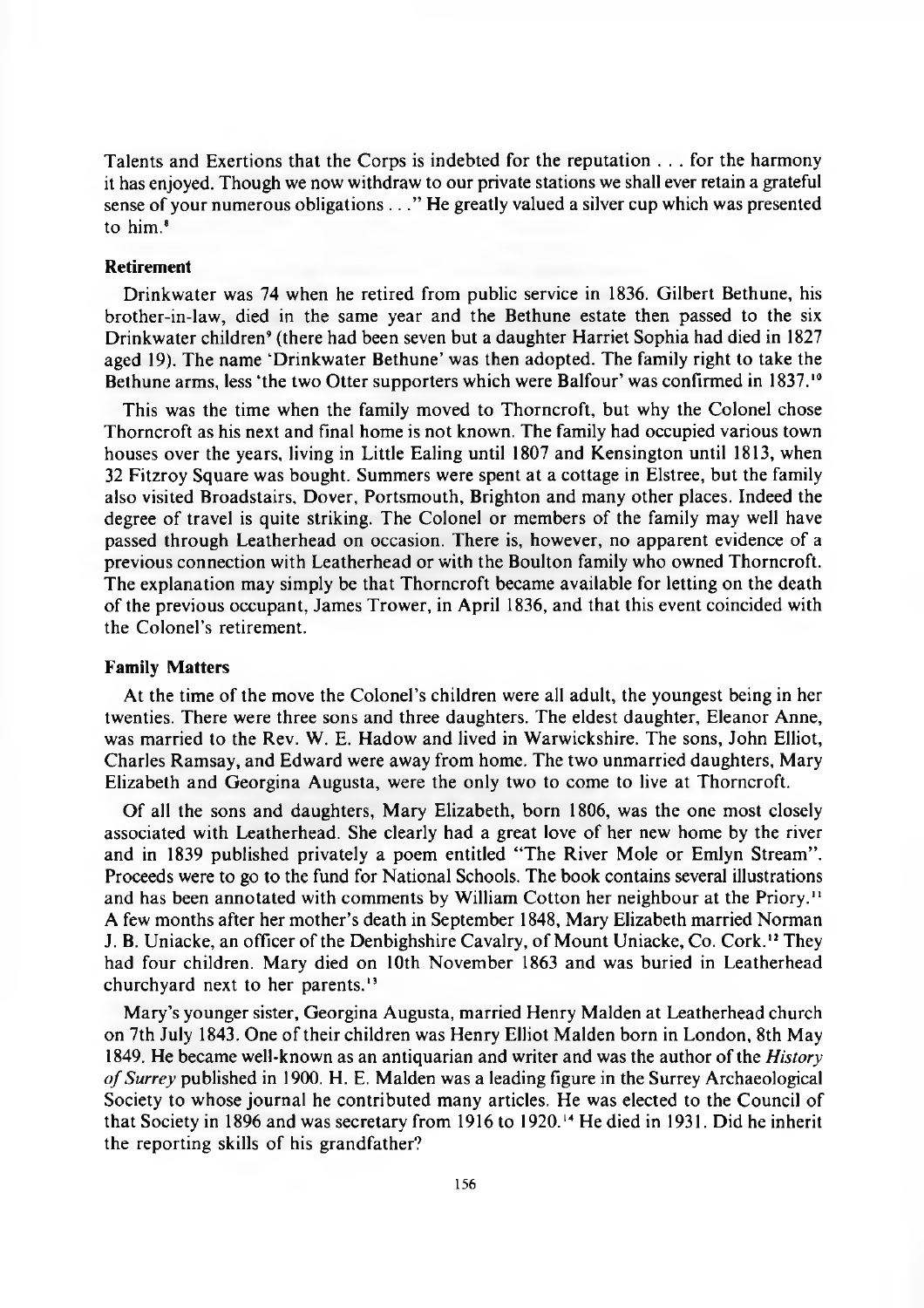

COL. DRINKWATER BETHUNE Attributed to Martin Archer Shee Courtesy of the British Library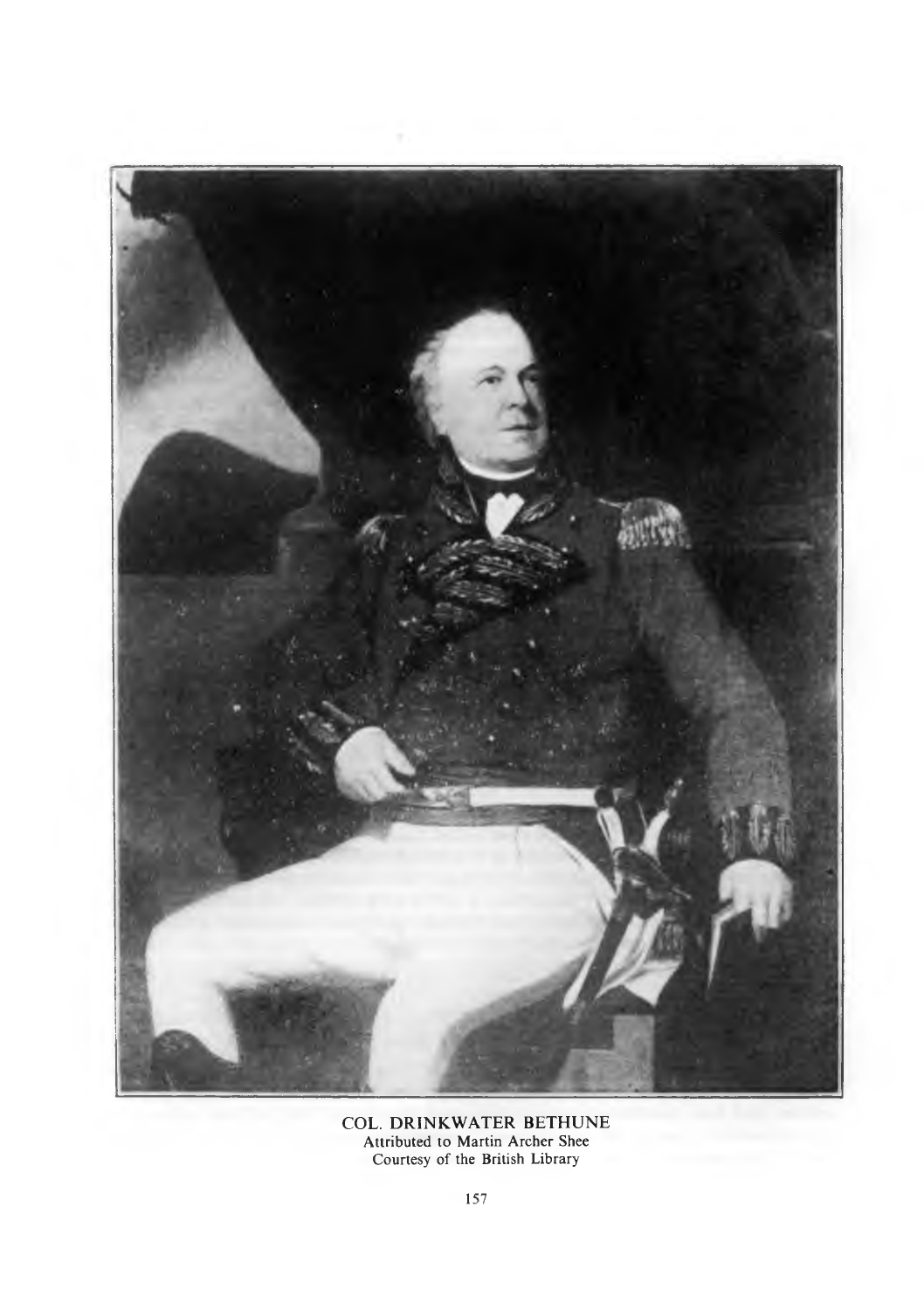The youngest son, Edward, was employed at the Admiralty. He died in 1839 aged 27. A tablet in Leatherhead Church commemorates his death and that of his sister Harriet Sophia, as well as those of the parents. The other two sons, John Elliot and Charles Ramsay both achieved success in their separate fields. They doubtless knew Leatherhead but they cannot be regarded as Leatherhead residents.

The eldest son, John Elliot, was born in 1801. A Cam bridge graduate, he was called to the bar in 1827. He worked on a number of government commissions, and became Counsel to the Home Office from 1833 to 1837 engaged in drafting im portant legislation. He was appointed to the Supreme Council of India in 1848, founded a school in the name of Bethune in Calcutta, and died there in 1851.<sup>15</sup>

Correspondence in the British Library shows that John Elliot was in close personal touch with the celebrated mathematician Charles Babbage, at least between 1827 and 1834. Babbage was the inventor of the first type of calculator which he called the 'Difference Engine'. In 1827 (?) John Elliot wrote to Babbage ". . . my father is much obliged to you for the opportunity of seeing the Beast, but he does not feel quite well today and it is doubtful whether he will be able to go out tomorrow . . . "<sup>16</sup> "The Beast" must surely be the 'Difference Engine', and it is reasonable to suppose that the Colonel saw it on another occasion.

The second son, Charles Ramsay, was born in 1802 and joined the Royal Navy in 1815 serving immediately with Admiral Cockburn whom his father had known in the M editerranean. He sailed in the *Northumberland,* the vessel which accompanied Napoleon to St Helena.<sup>17</sup> In 1846 he married Frances Cecilia Staples and one of their sons, Sir Edward Cecil Bethune, was a General in the Great War. Charles was appointed Rear-Admiral in 1855 and formally retired from the Navy in 1870. For some years previously he had withdrawn from London and moved to the Bethune estates in Fife.18 He died in London in 1884.

#### **Life at Thorncroft Manor**

In the few years that Col. Drinkwater Bethune lived at Thorncroft Manor he had the pleasure of his family near at hand. John Elliot was still in London, Charles at the Admiralty part of the time, and Edward would have visited Leatherhead before his death in 1839. The Hadow grandchildren were staying at Thorncroft at the time of the 1841 Census, as were Mary and Georgina. An elegant engraving of 1842 shows Thorncroft and the Lodge with the caption "The Country Seat of Col. J. Drinkwater Bethune" (see colophon). One can imagine that apart from the death of Edward this was a period of comfortable retirement in beautiful surroundings.

For the last year of his life the Colonel was quite blind but remained active in mind nevertheless. When he died in 1844 aged 81, he was still re-assembling material for a revised edition of his History of the Siege. His widow Eleanor died at Chertsey in 1848 and both were buried in Leatherhead churchyard near the grave of the Rev. James Dallaway.

Between the siege of Gibraltar and the death of Charles in 1884 some hundred years had elapsed. During that time the Colonel had experienced 18th century warfare on land and sea, had been present at events of historical importance, and had held influential appointments in London. He had achieved considerable personal fame and his children had left their marks in varying ways. Although the connection with Leatherhead was brief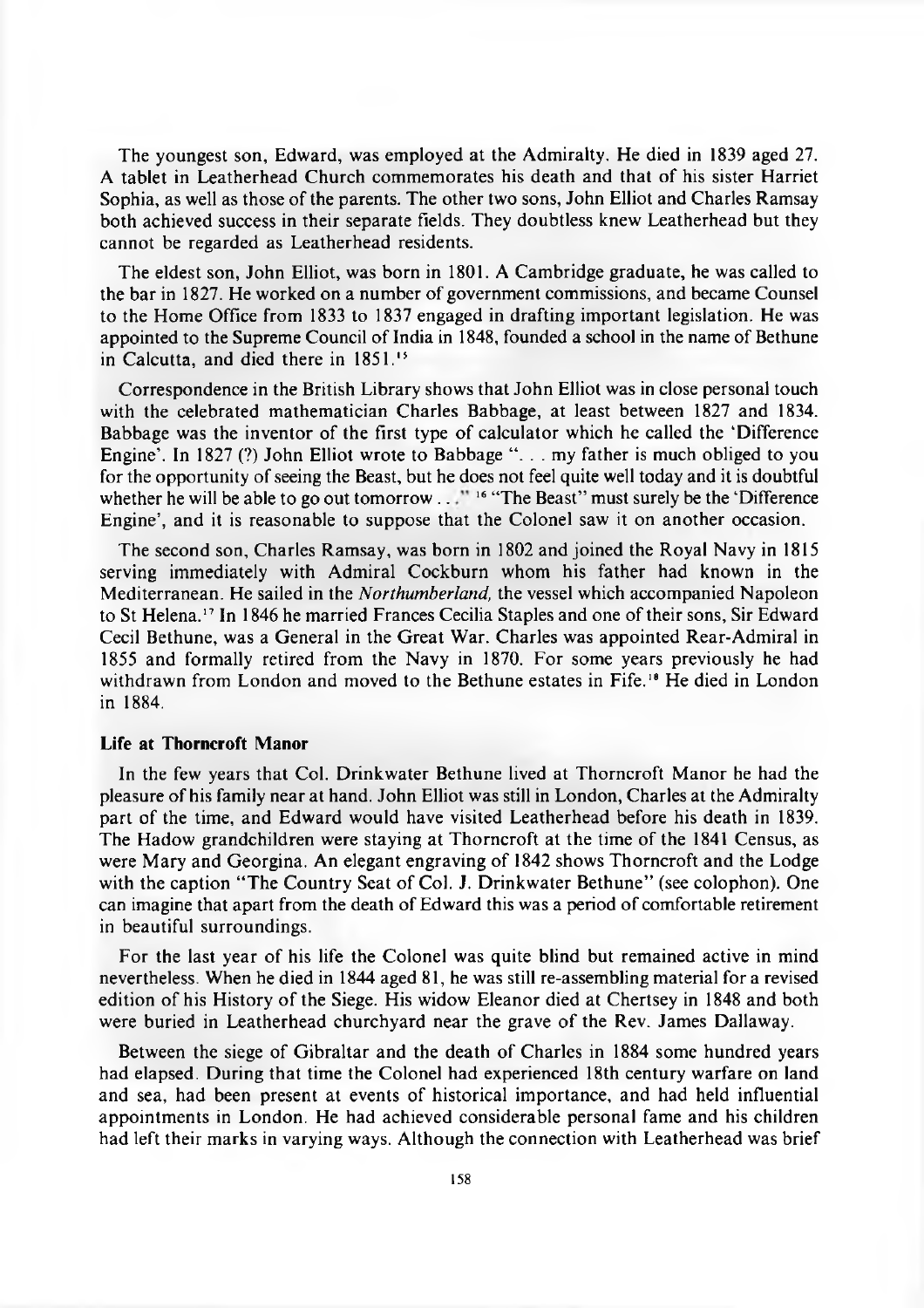it was of considerable significance for the Colonel and his family and thus of great importance for Leatherhead. Indeed it would not be unreasonable to say that Colonel Drinkwater Bethune was probably the most prominent person to live in Leatherhead in the 19th century.

#### **NOTES**

- 1. Col. Drinkwater's life is described in the *Dictionary of National Biography* and the *National Biographical Archive;* also in *Gentleman's Magazine* (Apr. 1844), p. 431.
- 2. National Library of Scotland, Ms 1835, *Leading Incidents in the Life of Col. Drinkwater*.
- 3. *Ibid.,* Ms 1841, *Elba . . . Naples etc.*
- 4. Narrative of the Battle of St Vincent with anecdotes of Nelson before and after that Battle, Saunders & Otley, 1840.
- 5. National Army Museum, ACC. 8105-2.
- 6. National Register Archives, 10476, correspondence of 2nd Earl of Minto.
- 7. N.A.M . ACC. 7805-72, f. 281.
- 8. Col. Drinkwater's Will, PROB 11, 1988.
- 9. Gilbert Bethune's Will, Scottish Record Office, SC20/50/10.
- 10. Burke's *General Armory,* 1884.
- 11. *The River Mole or Emlvn Stream,* 1839, note, p. 28. For William C otton see *Procs.,* LDLHS 5(5), 1992, pp. 140-5.
- 12. Jeremy Uniacke, family historian.
- 13. Stanley Parkes, Leatherhead Church.
- 14. S.A.S. records.
- 15. C. H. Drinkwater & W. G. D. Fletcher, *The Family of Drinkwater . . .*. 1920.
- 16. B. L. Ms 37184, fs 102 & 214.
- 17. O'Byrne's *Naval Biographical Dictionary,* 1849.
- 18. M. F. Conolly, *Biographical Dictionary of Eminent Men of Fife*, 1866.

#### **Acknowledgments**

The author gratefully acknowledges the help received from the British Library, the National Library of Scotland, the Scottish Record Office, the Scottish National Portrait Gallery, the National Register of Archives, the Lancashire Record Office, the Maritime Information Centre and the Surrey Archaeological Society. Valuable information on Babbage was provided by Dr M. Campbell-Kelly of Warwick University and Jim Roberts. The portrait on p. 157 is reproduced by courtesy of the British Library from the book at Note 15. This does not name the artist, but the Scottish National Portrait Gallery says that it is attributed to Martin Archer Shee.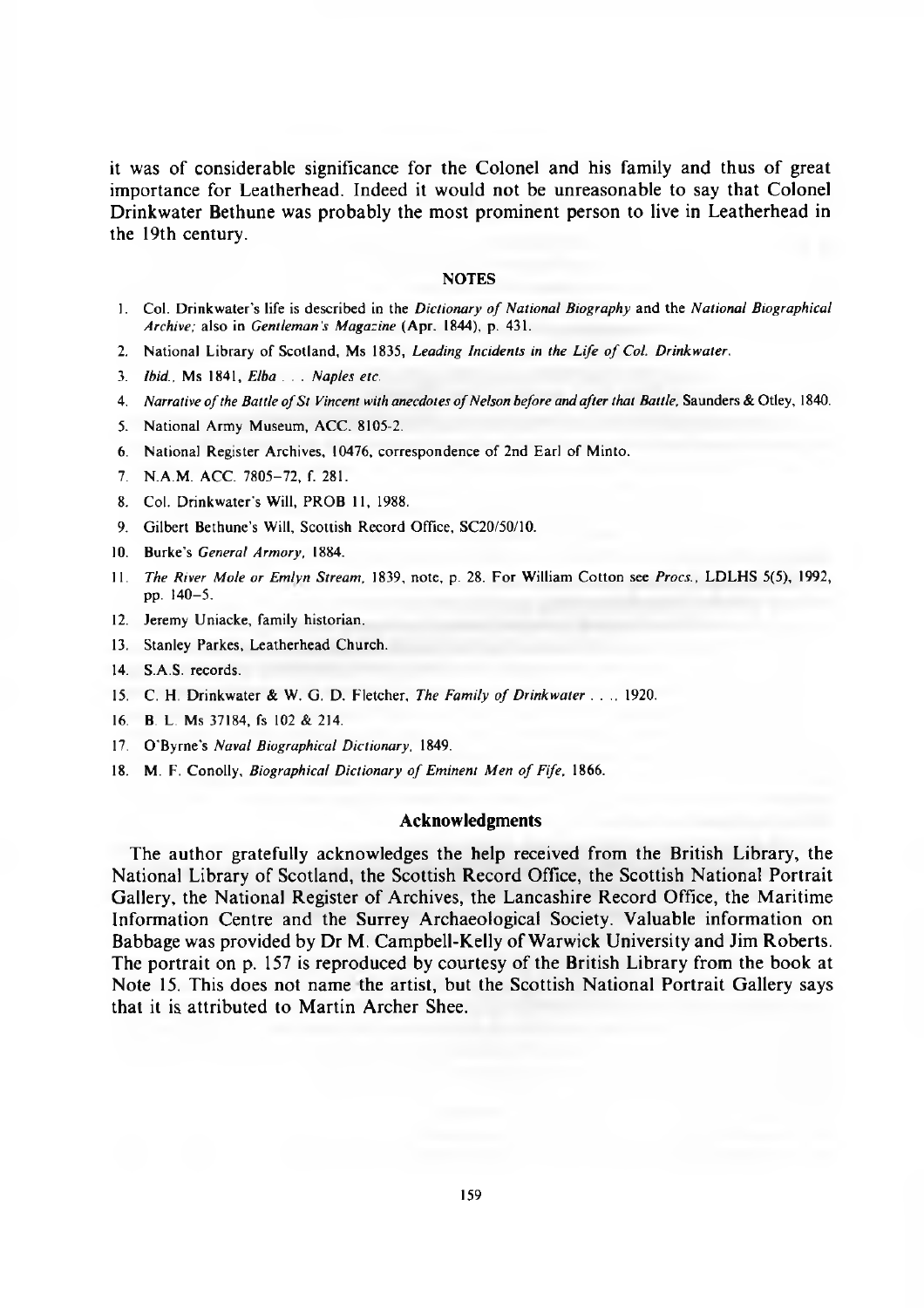### **THE BUILDING OF YOUNG STREET**

#### By E. A. CROSSLAND

Q N the north-west corner of the Givons Grove roundabout a stone cairn records the work done by the Canadian Royal Engineers during the war in the construction of the western extension of the Leatherhead bypass left incomplete some years earlier. The inscription makes it clear that the road was named after the Engineers' Commanding Officer, thus contradicting the attribution sometimes made that the name derives from one of the main thoroughfares in Toronto called Yonge Street. The Commanding Officer referred to was Major E. J. Young (later to become a Colonel) and the road was opened on 25th May 1941 by Mackenzie King, the Canadian Prime Minister.

Since the narrow roads of Leatherhead were causing congestion to military traffic early in the war it was decided to employ the 2nd Road Construction Company of the Canadian Royal Engineers to complete the Leatherhead bypass. The Company had arrived in England from Toronto in June 1940 and they started work on what was to become Young Street at the end of the year; their headquarters was at Oxshott where the brickworks site was used as a workshop and equipment dump. Most of the large houses in the area (including Stoke D'Abernon and Cobham) were requisitioned for accommodation.

The building of Young Street was no easy task. It involved removing 145,000 cubic metres o f chalk and flint to form the cutting up to Hawks Hill wide enough for a dual carriageway (though it was built and remained a single roadway), enlarging and strengthening the railway tunnel, bridging the river, and transporting the excavated material across the river to form the approaches to the bridge. The bridge itself had concret abutments and wooden piers to support a wooden deck on steel girders across the 79 ft. gap. It was made stronger than would have been necessary for ordinary traffic in order to carry the weight of the heavy military equipment. West of the bridge, the tunnel under the Leatherhead to Dorking railway (originally serving only a country lane) needed major reconstruction without causing interruption to the trains. This entailed lowering the roadway and underpinning the brickwork of the 1867 archway. The road remained a single carriageway and so needed lights to regulate the traffic.

The bridge and the tunnel under the railway remained in use until 1978, although a new bridge had been built in 1976 which was not, however, connected to the road so that during the drought of that year there was a bridge with no road over a river with no water! The rebuilt road, undertaken by Surrey County Council engineers, was opened on 20th January 1978 by Paul Martin, the High Commissioner for Canada.

After completing Young Street, the 2nd Road Construction Company carried out between 1941 and 1944 many civil engineering tasks in Britain (including building the runway to Dunsfold airfield). They then went to France soon after D -day and gave similar support to the Allied armies. Following the unit's disbandment in July 1945 the Oxshott brickworks site reverted to its former use. It finally ceased production in the 1950s and was sold for housing. The claypit became flooded and is now an attractive nature reserve.

#### NOTE

This account of Young Street is based on *The History of the Corps of Royal Canadian Engineers* by Col. A. J. Kerry and Maj. W. A. McDill, and on information supplied by Mr & Mrs J. C. Elliott of Stoke D'Abernon.

 $x$ oceeves *o l 5*  $02$ **^c-sr/c,**  $5<sub>t</sub>$ July . *JtoT-*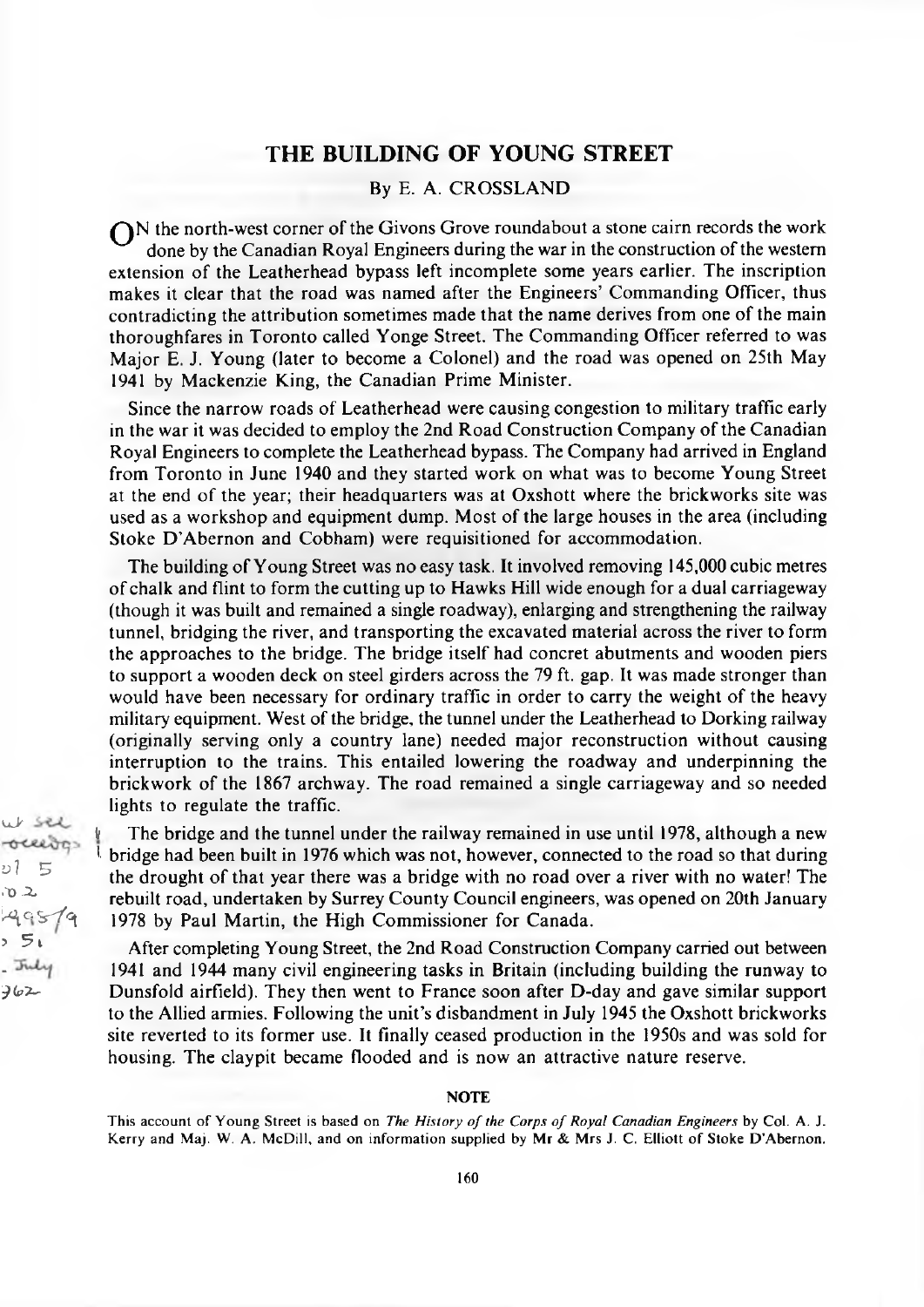### **THE BYRONS OF LEATHERHEAD**

#### BY D. B. ELLIS

TO most people the name Byron suggests the poet, George Gordon, 6th Lord Byron (1788-1824). However, Byron Place, a cul-de-sac off C hurch R oad in Leatherhead, was not named after the poet but after a kinsman of his, Rear-Admiral Richard Byron, C.B.  $(1769-1837)$ , who is commemorated by a memorial tablet in Leatherhead Parish Church; another tablet above it commemorates his son, Commander Richard Byron (1802–43). The Admiral owned property in the town.

The Byrons, whose pedigree can be traced back to the Norman Conquest, were a colourful family whose history has been fully documented in *The House of Byron* by Violet W. Walker (1988). D uring the 18th and 19th centuries several of its members followed a naval career. The uncle of our Richard Byron, John Byron (1723–86), grandfather of the poet, became an Admiral and earned the soubriquet of "Foulweather Jack" because his service at sea always seemed to be dogged by tempestuous weather. His younger brother, the Rev. Richard Byron, married in 1768 and had three sons: Richard, the subject of this article, John (1771-1805) and Henry (1776-1821), who followed his father into Holy Orders.

Richard Byron entered the Navy as a midshipman in 1782 in the frigate *Andromache*, which was commanded by his cousin, George Anson Byron, and he was present at the relief of Gibraltar in 1783 (see p. 153 of this *Proceedings*). This was the year in which the War of American Independence came to an end; the U nited Stated had enlisted the support of France and Spain to overcome Britain's command of the sea, and Spain had hoped to regain possession of Gibraltar. Ten years later Britain was again at war with France, and Byron, now a Lieutenant, served in the 90-gun warship *Impregnable* at the sea-battle known as the Glorious First of June (1794). Later he served in the 100-gun *Queen Charlotte* in the Channel, and as Flag-Lieutenant in the 74-gun *Tremendous*, based at the Cape of Good Hope. He rose to the rank of Commander in 1798. In 1801 he married Sarah Sykes, daughter of James Sykes of Leatherhead, a Navy Agent, and sister of John Sykes, also a naval officer. In the following year when the war with France came to an end with the Peace of Amiens, Byron was made a Captain on the retired list. During the years in which England was threatened with invasion by Napoleon, Captains were appointed in command of "Seafencibles", a system of total control of the coastline, and Byron was recalled to service in command of the Lancashire coast in 1804 and of Anglesey in 1805–6.

In 1811 Captain Byron was recalled to service at sea in command of the new frigate *Belvidera*, which sailed to Canada and formed part of a force based at Halifax, monitoring the movements of French ships which were interfering with trading vessels in the West Atlantic. France had the tacit support of the United States and this turned into open alliance when the States declared war on Britain in 1812. Some American ships were planning to attack a British convoy and were intercepted by Byron in the *Belvidera.* A sharp action followed in which Byron was wounded and his ship damaged, but worse damage was inflicted on his American opponents, who failed to capture the convoy which was their target. In 1813 the *Belvidera* captured an American schooner whose commander, a Captain Southcomb, was seriously wounded in the action. Byron is reported to have behaved most generously to his injured enemy; " he took him on board the frigate until he died, and then had his body sent ashore with every mark of the respect due to a brave officer"  $(V, W, W)$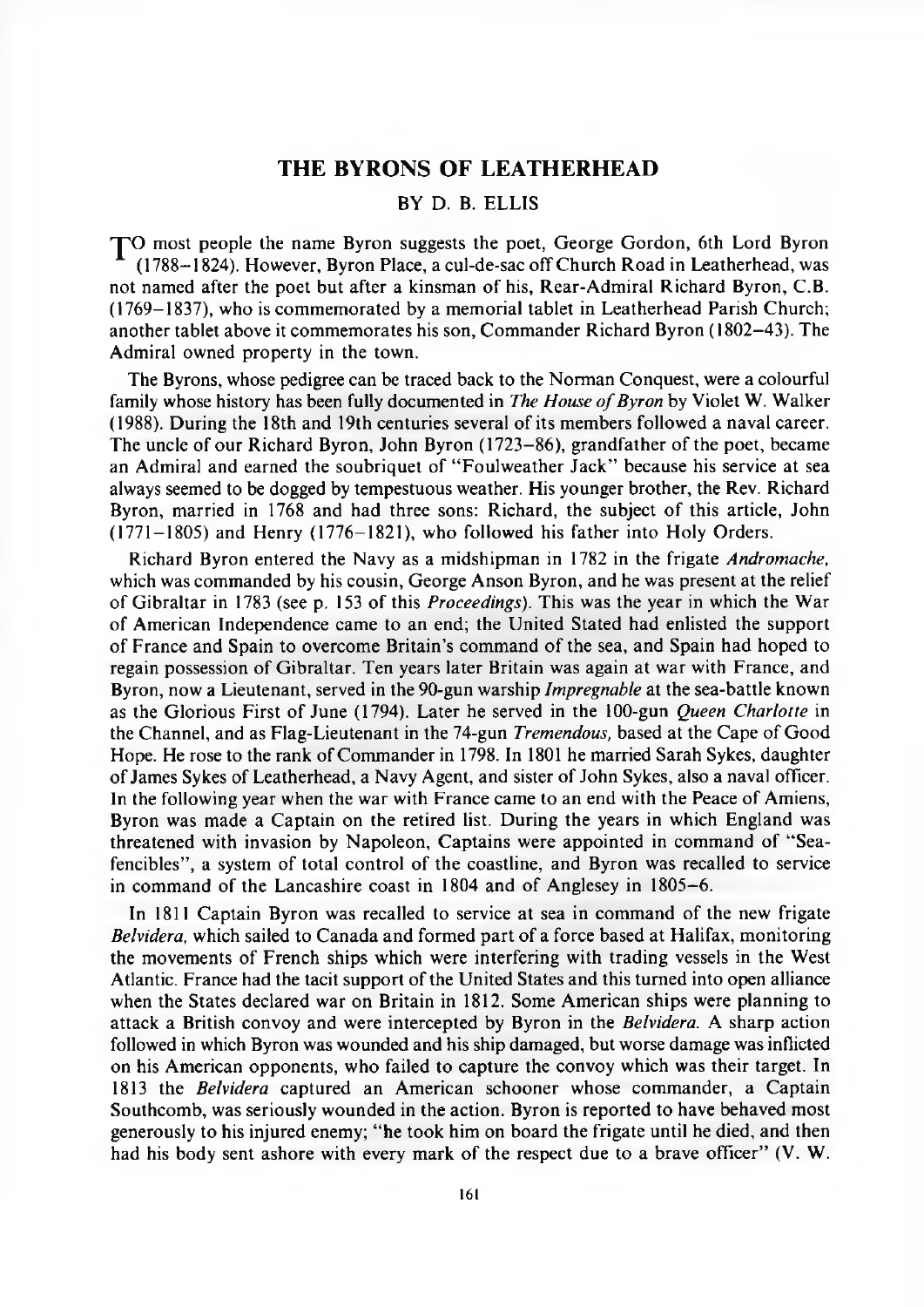

#### EXTRACT FROM BYRON FAMILY TREE

W alker, *op. cit.,* p. 217). The *Belvidera* was recalled to England later in 1813 and Byron was again placed on the retired list.

At the end of the war with France in 1815 Capt. Byron, with many other naval and military officers, was appointed Commander of the military Order of the Bath (C.B.) to mark (according to the official citation) the King's 'gracious sense of the valour, perseverance, and devotion manifested by the Officers of His Majesty's Forces by Sea and Land'. Byron remained a Captain until promoted to Rear-Admiral on 10th January 1837. This was less a mark of personal distinction than a device by the naval authorities to overcome a blockage in the system by which appointments were made strictly according to seniority; there were too many Captains who were too old for service but who, according to the existing rules, could not be passed over. The solution was to promote them to the rank of Rear-Admiral! Several such promotions were made at this time.

Richard and Sarah Byron had four sons: Richard, bom 1802, who joined the Navy; James, born 1803, w ho entered the Army; John, born 1804, who became a clergyman and in 1830 married Mary, the eldest daughter of William Richardson of Leatherhead; and William, born 1805, who joined the East India Company. The younger Richard Byron became a Lieutenant in 1825 and served in the Mediterranean and the East Indies; he became a Commander in 1836 and was appointed to the command of the sloop *Champion* in 1841; he died at sea off Mazatlan, on the west coast of Mexico, on 23rd February 1843. The long voyage there would have involved sailing down the Atlantic Ocean, round Cape Horn and up the Pacific coast of South America. Commander Byron's mastery of seamanship must have been fully equal to his father's.

Admiral Byron died on 2nd September 1837, and his property in Leatherhead was divided between his widow and his son Richard. The Tithe Allocation of 1840, which is in the Surrey Record Office, shows eleven acres of land as being owned by Richard Byron, and this was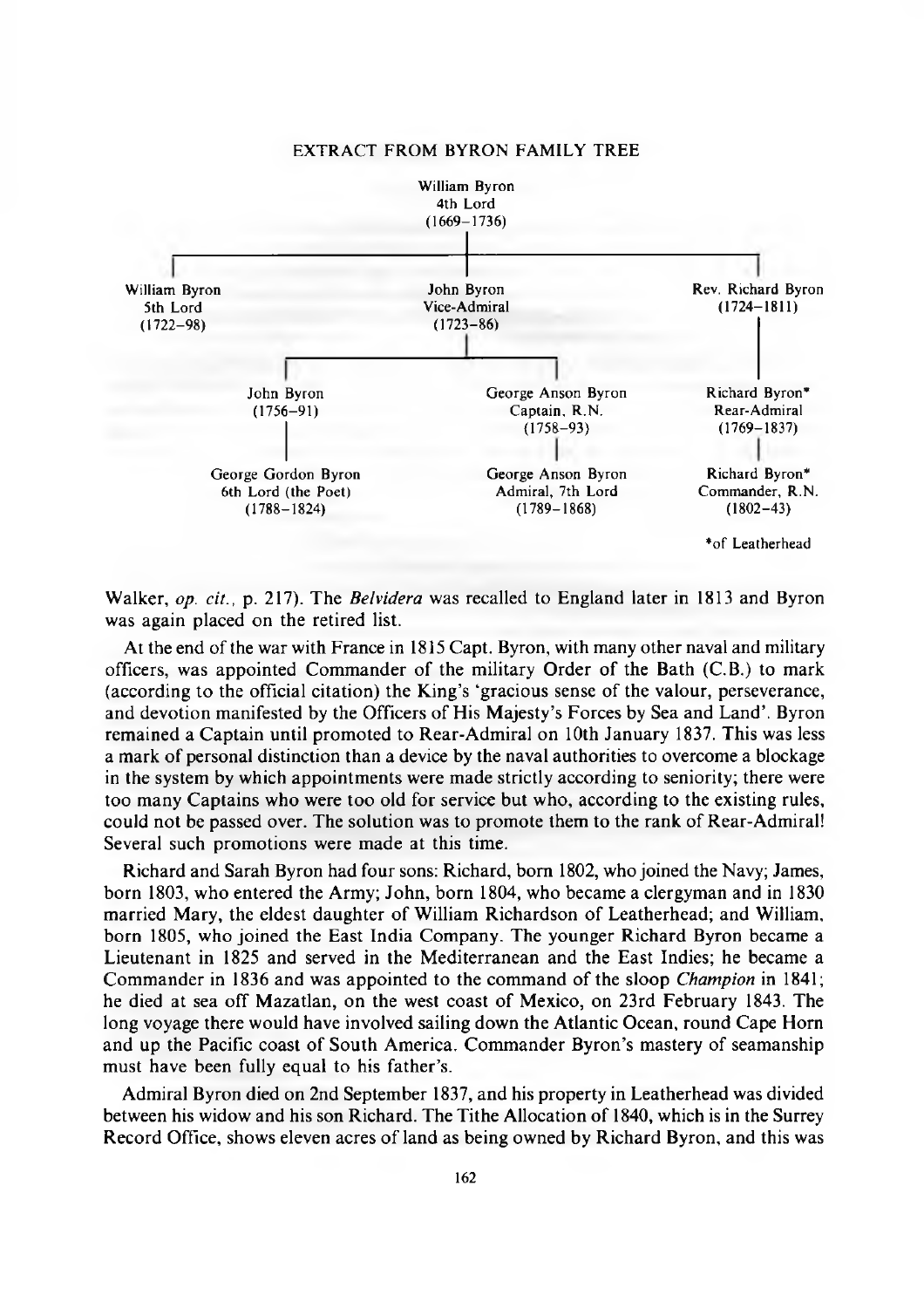all let to tenants; part of it is within the present grounds of St John's School, and part of it is south of what is now Epsom Road. A further twelve acres, on the corner of what is now Epsom R oad and Linden R oad, belonged to Sarah Byron; this included the house, lawn, garden, stables and barns. The site of the house is now occupied by Linden Court, and behind this block of flats may be seen a brick wall, surmounted by two stone urns possibly a relic of the Admiral's garden.

#### **Acknowledgements**

Much of the preliminary research for this paper was carried out by the late Frank Benger and the late Geoffrey Gollin. Further information has been kindly provided by the Central Chancery of the Orders of Knighthood; the City of Nottingham Leisure  $\&$  Community Services (which administers Newstead Abbey, former home of the poet Byron); the National Maritime Museum; and the Surrey Record Office.

### <span id="page-16-0"></span>**WILLIAM COTTON AND HIS FAMILY IN LEATHERHEAD, 1823-39**

#### By MAURICE EXWOOD

IN last year's *Proceedings* there was an account of William Cotton's coming to Leatherhead in 1823 and acquiring a small cottage which he made into a substantial dwelling, The Priory, where he housed his fine Collection of old-master paintings, drawings and objets d'art.<sup>1</sup> This article describes William Cotton's family and their wide circle of friends in Leatherhead during the sixteen years they lived here before moving to Devon in 1839.

#### **The Cotton Family**

As the family tree shows, the Cottons,<sup>2</sup> from farming stock in Cambridgeshire, moved to London in the 18th century and made good by their association with the rich founders of a great art Collection: Robert Townson and Charles Rogers. The Cotton who lived in Leatherhead, William Cotton III, inherited the Townson-Rogers wealth. He was born in the City of London but the young family soon moved to Balham Hill House standing in 6<sup>1</sup>/<sub>4</sub> acres near the then fashionable Clapham Common.<sup>3</sup> Five more children were born before the mother died soon after William had started boarding school at Richmond, Surrey. He later read Classics and Theology at Oxford, graduating in 1814 (M.A., 1818). He visited cathedral towns and castles in southern England with his father and then started on his 'Grand Tour' in the summer of 1816. He was in Switzerland when he heard of his father's illness and rushed back to England, accompanied, according to Hamilton-Edwards, by Henry Austen, one of the elder brothers of Jane Austen, the novelist, arriving before his father's death in October 1816.

As eldest son and heir to substantial assets William found himself head of a family of three brothers and two sisters responsible for the completion of their education: the younger children were away at school, and his eldest brother was apprenticed to a cooper and rope maker; his eldest sister, Charlotte, probably ran the Balham Hill house which remained the family home for eight more years.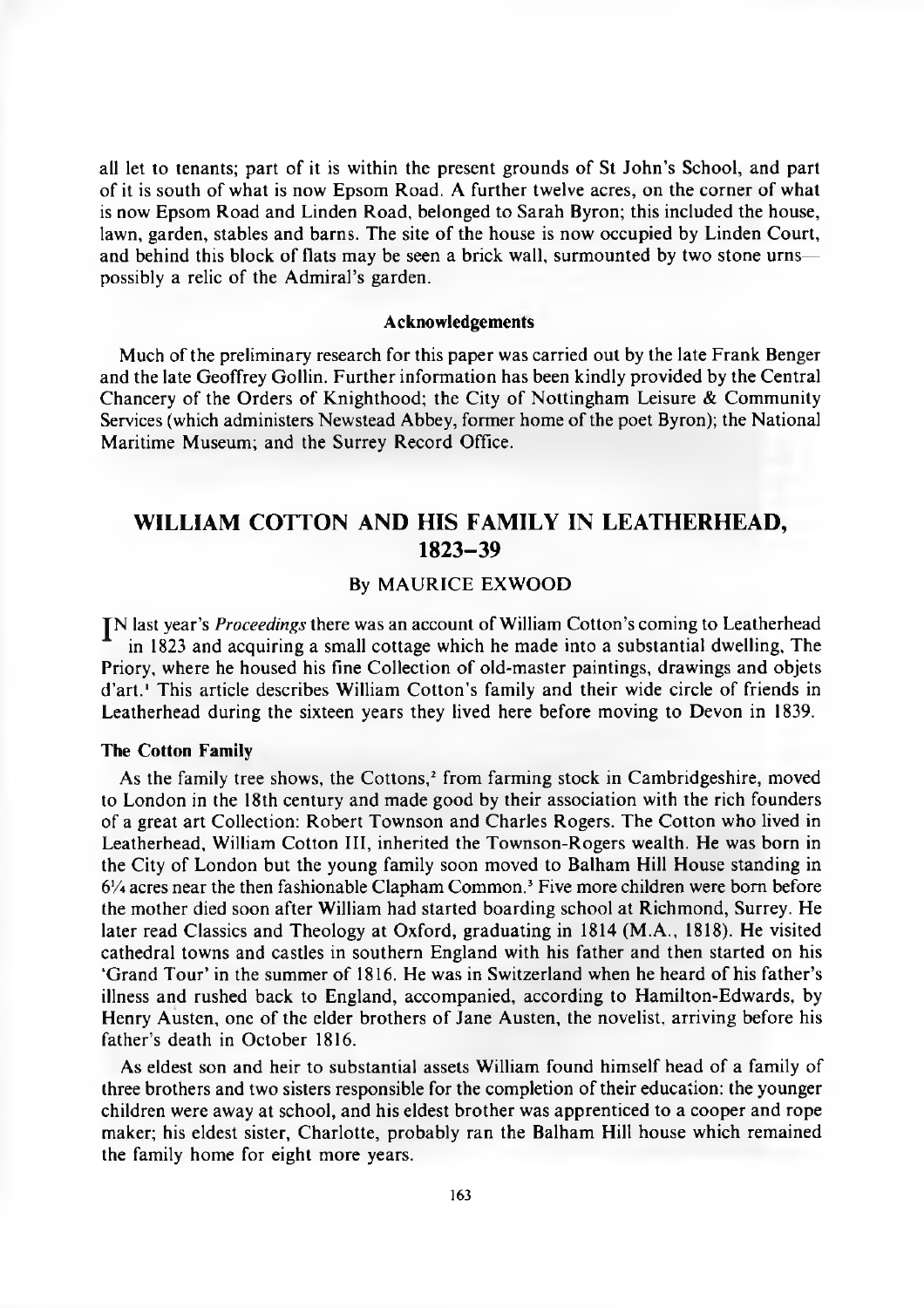On his inheritance, William Cotton was able to lead a life of leisure, as well as meeting the financial needs of his family which burden was to drag on for many years. He resumed his 'Grand Tour' in 1818 visiting Florence, Rome and Naples. After his return he made the acquaintance of the curate-in-charge of Bodiam, Sussex,<sup>4</sup> whose daughter, Mary Ann, he married there in 1823, the service being taken by his newly-ordained cousin, the Rev. F. Borrodaile.<sup>5</sup> The honeymoon was in Brighton, no doubt very fashionable for the gentry, and they came back to Balham Hill but they soon looked round for new pastures and, travelling through Surrey, they found Link House in an idyllic position above the River Mole and saw the possibility of developing this into a grand house: so The Priory was created. As far as the author knows, neither William nor Mary Ann had any previous connection with Leatherhead.

The Cottons moved into their new home in 1824; Balham Hill House, the family residence for 27 years, was let for £325 p.a. They soon felt the need to travel, and in 1826, accompanied by Harriet, Mary Ann's sister, they visited Mary Ann's cousin the Scobells in Poltair, Cornwall.<sup>6</sup> It was no easy journey: they travelled in their own coach to Portsmouth (say two or three days) then coach and passengers were shipped in the steam packet to Plymouth and after a stay in the newly-opened, prestigious Royal Hotel they coached on to Penzance and Poltair (another four days). They stayed for four months.

The Priory was the Cotton's family home for fifteen years. William's two sisters did not marry till late so in 1827 he built a cottage in the grounds for them.<sup>7</sup> Charlotte eventually married William Hall, a doctor in Leatherhead, and Mary married a naval officer, Nathaniel Frederick Edwards. After their wedding in 1837 Mary and her husband moved to Devon where William and Mary Ann visited them the following year. In Devon, William took a great interest in the history of his mother's family, the Saverys,<sup>8</sup> and both he and his wife soon became enamoured of the county.

W illiam's two younger brothers, John and Edward, remained a financial burden for years. John, though articled to a firm of Lincoln Inn's solicitors at the age of 25, does not appear to have qualified and he later made a name for himself as a bird artist, becoming a Fellow of the Zoological Society, and also writing poetry.9 It seems unlikely that these activities enabled him to keep himself and his large family: he married about 1830 and had nine children when emigrating to Australia in 1843, where he successfully sheep farmed in a big way.<sup>10</sup> Edward, the youngest brother, enrolled as a 'Gentleman Commoner' at New College, Oxford when 23 but did not graduate. In his early thirties he married a French lady but they had no children. He seems to have been a feckless spendthrift, emigrating to Australia in 1841 where he set up in sheep farming, saved from bankruptcy only by his brother John when he arrived there two years later.

The Cottons decided to move to Devon in 1838, acquiring the lease of Highland House (with 16 acres of land) in Ivybridge not far from Plymouth. Mary Ann's father had recently died and they perhaps now felt free to move to a county where William had close family interests. The move to Devon took place in 1839 and it must have been a considerable undertaking to transfer the valuable Collection and the other contents of The Priory so far across the country before there were railways. It seems that John and Edward followed them to Devon: at least one of John's children was born in Ivybridge and both brothers sailed to Australia from Plymouth. The Cottons continued their social and cultural pursuits in their new surroundings and visited London at least once a year. The last reported journey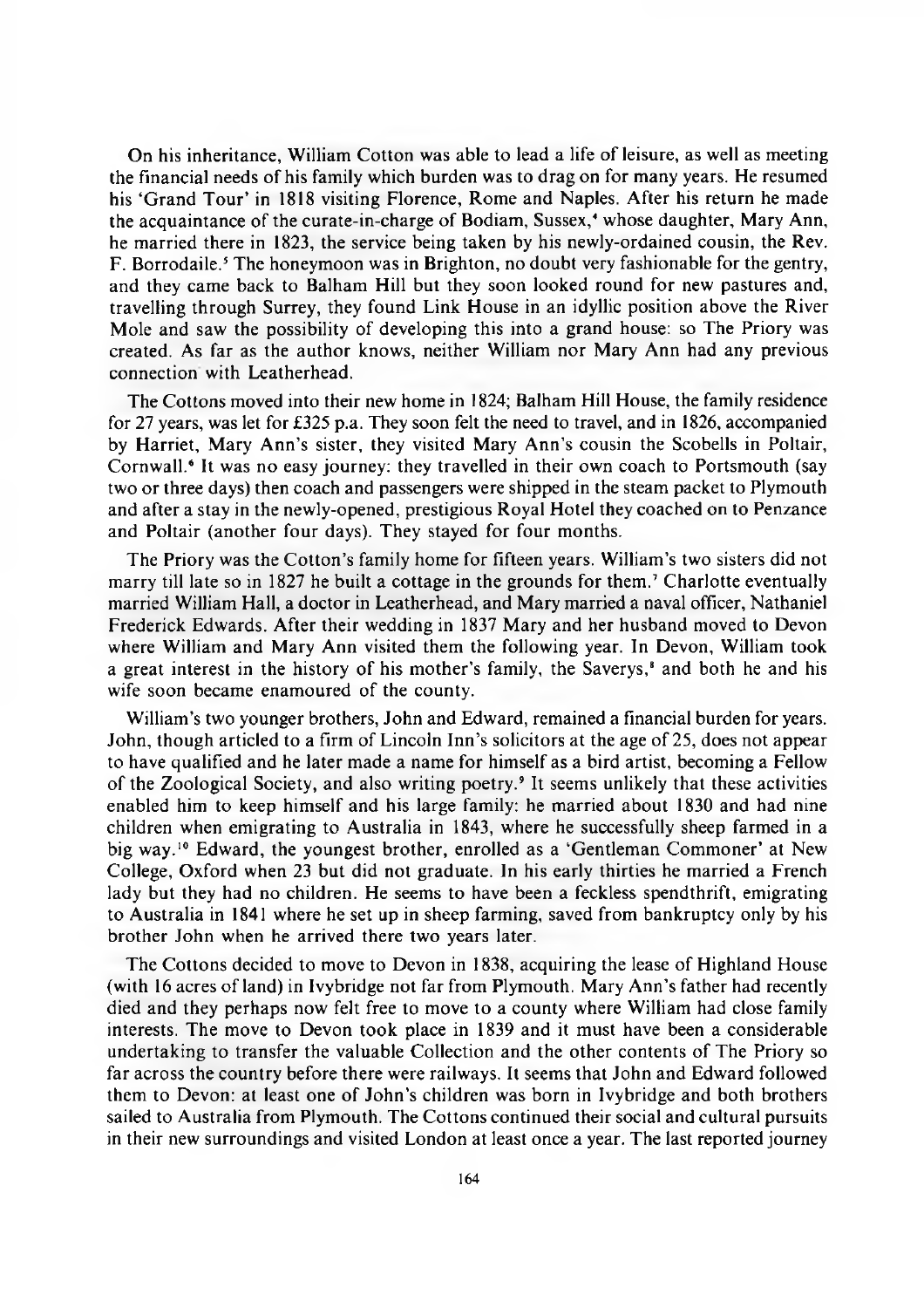

WILLIAM COTTON AND HIS WIFE IN THE LIBRARY AT THE PRIORY, LEATHERHEAD Artist unknown. Reproduced by kind permission of J. G. L. Jackson, a descendant of John Cotton, William's brother, from a photograph lent to the Society by the Plymouth City Museum & Art Gallery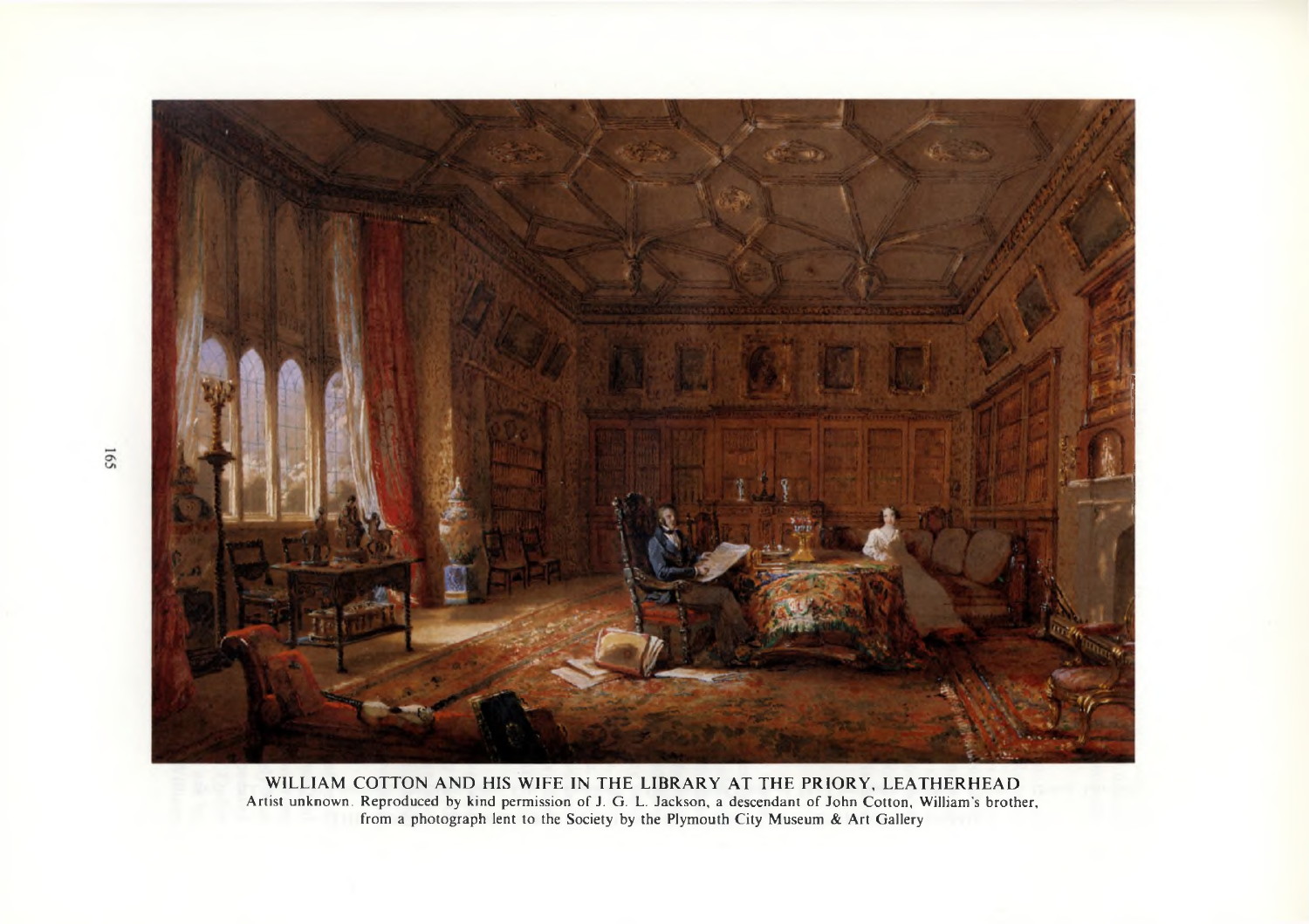# **THE COTTON FAMILY & RELATIONSHIP WITH TOWNSON/ROGERS FAMILY**

Key: S.L.P. = 3 St Lawrence, Pountney Lane, City of London C.C.C. = Chief Clerk of The Certificates Inwards, Customs House, London



 $991$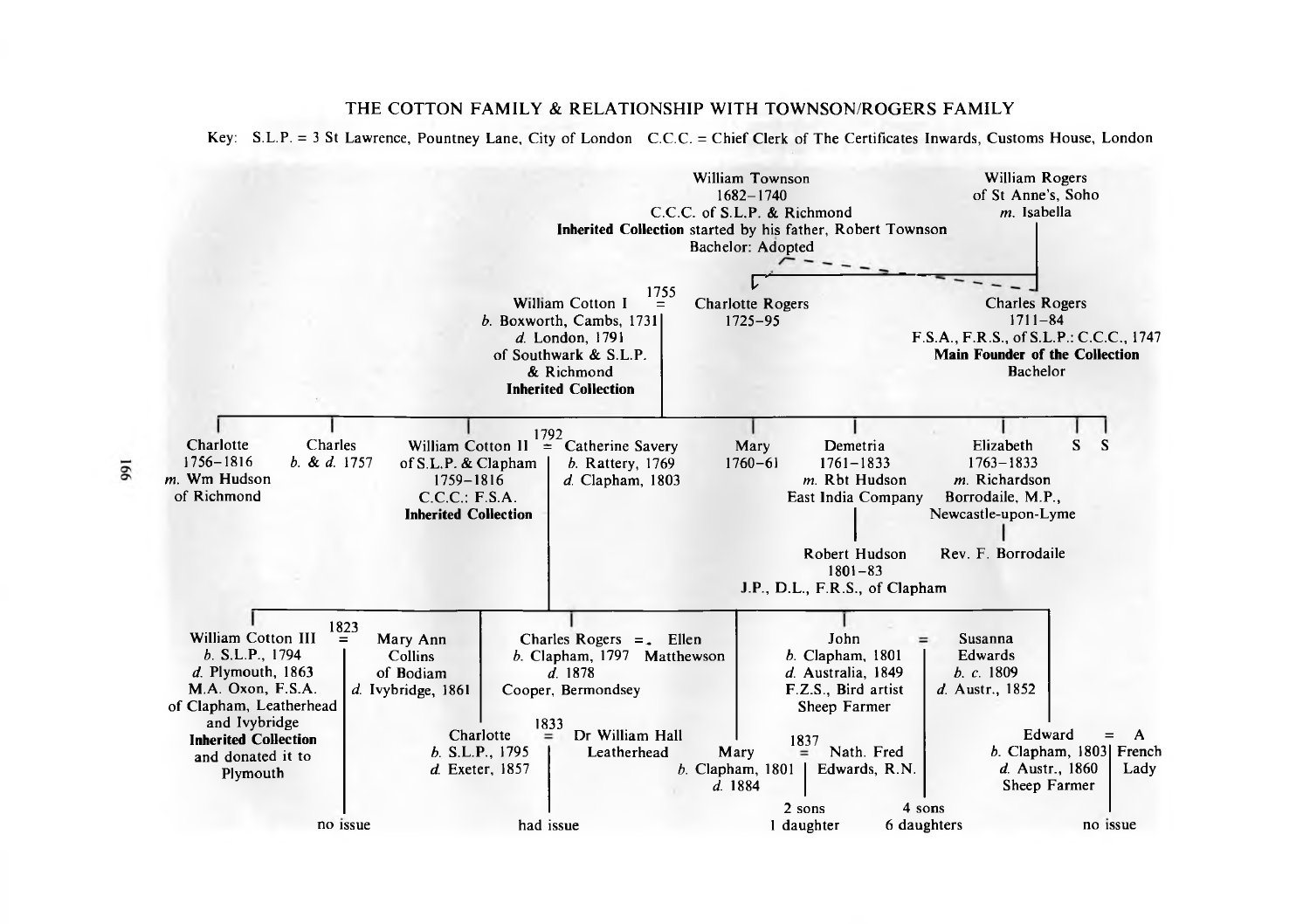was in 1860 when they stayed with William's cousin, Robert Hudson, at Clapham, visiting art galleries and seeing Holman Hunt's 'The Finding of the Saviour in the Temple' which was first exhibited that year. Mary Ann died in 1861 and William then moved to Plymouth where he died two years later.

The Cottons kept in close touch with their relations. William's aunt Demetria married a naval Captain, Robert Hudson of the East India Company whose son, another Robert, went to Oxford with Edward Cotton and is described by Hamilton-Edwards as J.P., D.L., F.R.S. He reluctantly acted as John Cotton's agent in the latter's fruitless attempt to exploit the export of Australian bird feathers.<sup>11</sup> Another of William's aunts, Elizabeth, married Richardson Borrodaile, Tory M.P. for Newcastle-upon-Lyme (1826-31) who was one of the executors named in the will of William Cotton's father. It was one of their sons who married William and Mary Ann. The other executor was William Savery, William Cotton's uncle, who lived in Croydon with his widowed sister, Mrs Newberry. The Cottons used occasionally to visit them.

#### **William Cotton's Circle in Leatherhead**

William Cotton and his wife, Mary Ann, certainly seemed to have enjoyed life when, newly married, they settled in their new home, The Priory, in Leatherhead. They had entered into the social life of the area even earlier: whilst lodging at Mickleham, awaiting completion of The Priory, Mary Ann's sister and William's cousin, Borrodaile, came to stay with them and the party visited the Epsom Spring Meeting. A fter moving into The Priory they went to the races at Hampton making up or joining a party of family and friends and members of Society. They often travelled to London staying with friends or relations. Here they went to concerts or the opera where they heard the celebrities of the day: Mile Caradon, Mme Malibran and Mile Sontag, sometimes being invited to meet them behind the stage. They also attended functions like the Artists Benevolent Fund dinner, with the Earl of Liverpool as principal guest, meeting there many well-known artists like Sir Thomas Lawrence, President of the Royal Academy, Sir William Allan, John Burnett, the engraver and the famous painter and etcher, Sir David Wilkie.<sup>12</sup>

The Cottons got on well with their neighbours in Leatherhead. They seem to have been included in the social activities of the owners of the large estates close to where they lived. Nearby was the Vicarage where the Rev. James Dallaway, the distinguished antiquary and author, had lived since becoming Vicar of Leatherhead in 1804. He proved to be a kindred spirit to William C otton and the two formed a close friendship (see 1992 *Proceedings,* pp. 143-5). C otton was very sad when his friend died in 1834.

Cotton quickly formed a close friendship with Col. Drinkwater Bethune when he took over Thorncroft Manor from James Trower in 1836.<sup>13</sup> The Colonel's youngest son married into the Staples family, the bride's father being a boyhood friend of William Cotton from his Balham Hill days and since the Staples often stayed at The Priory it seems likely that the young couple met there. The Cotton and Drinkwater Bethune families co-operated closely on the production and publication of a long poem *The River Mole or the Emlyn Stream* by M. D. B., that is, Mary the daughter of the Colonel. The illustrations are by Miss M. A. Scobell (possibly a daughter of the Scobells of Poltair in Cornwall), William Cotton's brother John and William himself who also did the copious notes.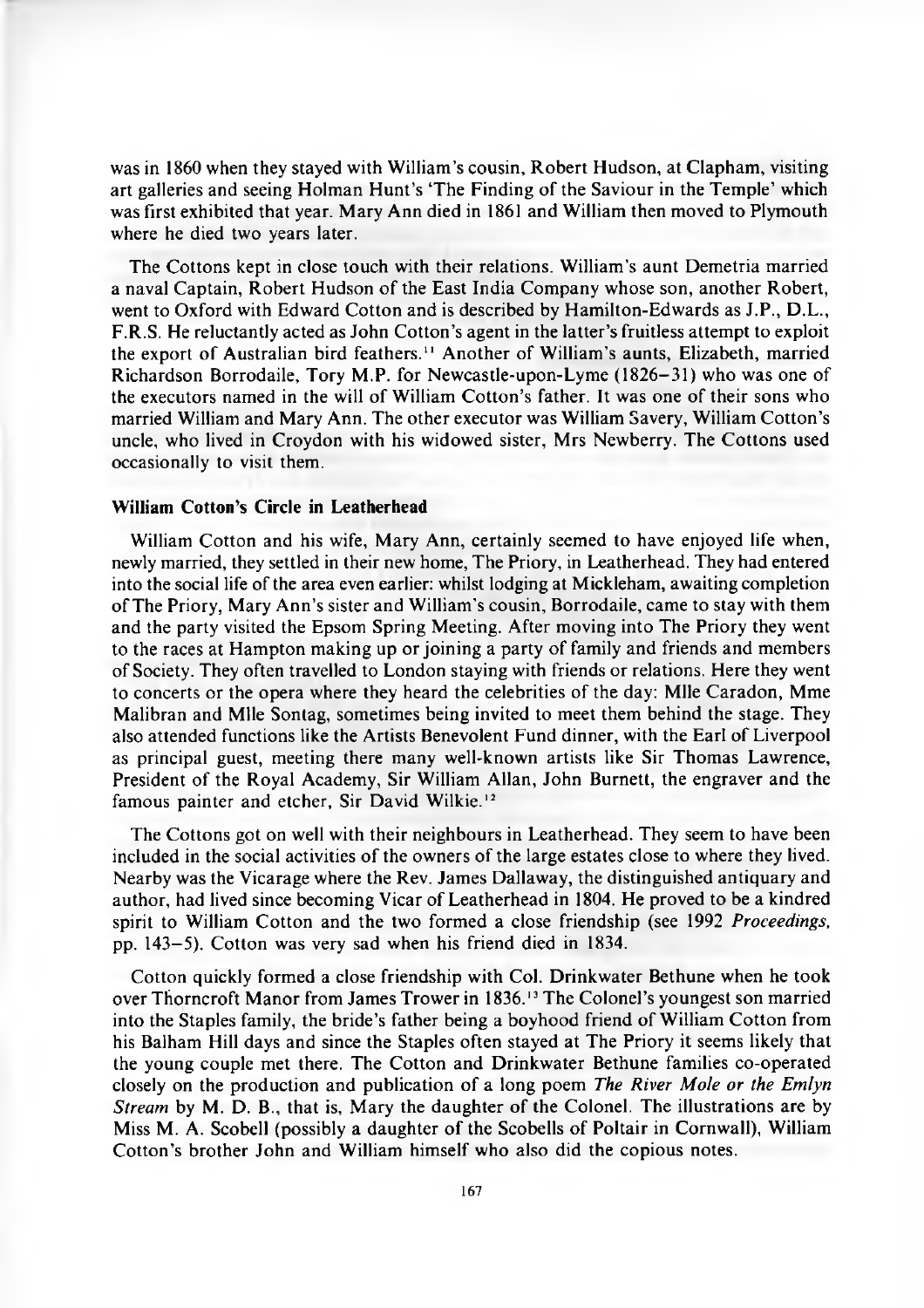At Elm Bank House<sup>14</sup> nearly opposite The Priory lived W. S. Clarke a Director of the East India Company and of Trinity House. His daughter was married to Col. Willoughby Moore, who, so Cotton tells us, was kicked by a horse in Leatherhead, breaking his leg and leaving him lame, which prevented him from jumping into a boat when his transport to the Crimean War caught fire, so he perished. This sorry story was probably related at one of their meetings. Clarke's younger daughter married another neighbour, Thomas Dickens who lived at Vale Lodge.<sup>15</sup> He left her a large fortune and she later married J. Guthrie, Vicar of Calne (visited by the Cottons when they were living in Devon).

#### **Sheridan, and his Grand-daughters**

C otton tells a delightful anecdote about Dallaway and Sheridan, the well-known playwright who rented (and later bought) the Polesden Lacey estate soon after his second marriage in 1795. Dallaway was invited to dine at Polesden and stay the night. He enjoyed the dinner, but his night rest was disturbed by the noise of packing plates and dishes. In the morning he found the house deserted. It seems that Sheridan had brought the dinner and servants from his London home and went back there during the night, leaving Dallaway stranded. Let's hope he had a fine morning for the three mile walk back to Leatherhead!

Cotton himself made the acquaintance of Sheridan's famous grand-daughters.<sup>16</sup> Their father Thomas Sheridan, the only son of the playwright's first marriage, held a government post in the Cape Colony where he died and their mother on return to England lived with her six children in Hampton Court Palace by the grace of William IV. Her three daughters Helen Selina, Caroline and Jane Georgina, grew up to become famed for their beauty, wit and literary achievements. The eldest, Helen Selina, married a naval Commander, Price Blackwood, and they lived for a time in a cottage at Thames Ditton. Some years hence, when Blackwood had become a Captain and had inherited land in Ireland, they lived at Bookham Lodge.<sup>17</sup> This would appear to have been between 1835 (when Blackwood had returned from a visit to India and the China Seas) and 1839 when Helen Selina had gone to Italy for health reasons.

Cotton reports that in 1836 whilst staying in Richmond he and his wife met the Misses Terry of Esher Lodge and with them went to Hampton races. Caroline and Jane Georgina were also there and on being introduced to the Cottons probably told them of their sister living near them, for soon after this Cotton reports that the Blackwoods dined at The Priory. C otton adds that Sheridan's grand-daughters were 'wild and gay and got up to all sorts of tricks' and hints that local gossip had it that Mrs Norton (Caroline) and Lady Seymour (Jane Georgina) disguised themselves as gypsies and wandered round the lanes extracting pence from people for telling their fortunes. Friends of the Cottons, Col. and Mrs Llewelyn, were so accosted, and were suspicious of the delicate hand held out for the money. Cotton adds that the story got into print "possibly in *Tim's Excursions Round Dorking*". It seems quite possible that this escapade took place when the younger sisters met their elder sister at Bookham Lodge.

#### **The Barclays of Bury Hill**

In 1836, the Cottons met the Barclays of Bury Hill near Dorking, famed for its fine gardens.<sup>18</sup> William reports finding the drawing room there full of large cases of seeds and plants. He was shown the gardens and conservatories. Robert Barclay was particularly proud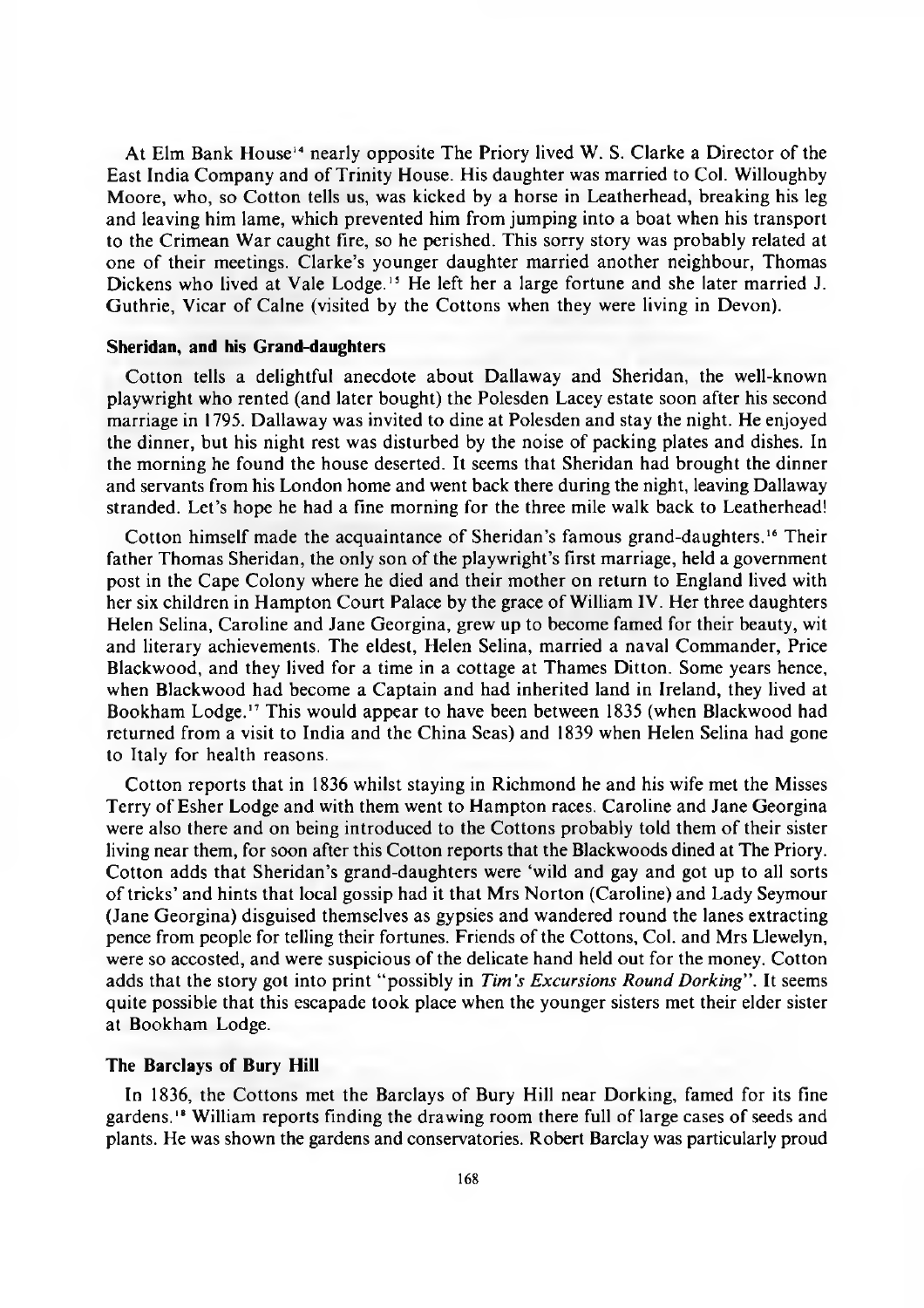of a Mexican tree named after him, the Maurandia Barclayana, which was about to flower for the first time in England. Later, Robert visited The Priory and brought with him a superb rose which flourished in Cotton's conservatory. The Cottons visited Robert Barclay's son, Charles, at Betchworth Castle and William attended a dinner in 1837 at the Epsom grandstand<sup>19</sup> on Charles' retirement as M.P. for West Surrey<sup>20</sup> and the introduction of the new member, James Perceval. Admiral Sir Graham Moore (who, Cotton says, had escorted the Portuguese Royal Family to Brazil and was later Commander-in-Chief at Plymouth) 'rose to return thanks for the Navy and stood for ten minutes without uttering a word'. William was sitting close to him, but those sitting at the end of the table thought he was speaking all the time and when he sat down 'there was a general burst of applause'.

#### **Other Friends and Acquaintances**

William Cotton's *Reminiscences* and his *Correspondence* refer to many other people in various walks of life whom he and his family knew. These included Edward Cresy, the architect of The Priory; the 6th Earl of Egmont, formerly James Perceval, M.P., whom Cotton met at Epsom as already related; the Earl of Morley, whom Cotton met at Saltram House outside Plymouth; and Richard Sharp, M.P., known as 'Conversation Sharp', the owner of Fredley cottage opposite Juniper Hall where the Cottons stayed for three weeks in 1823.

#### **NOTES**

- 1. Maurice Exwood, 'William Cotton and The Priory, Leatherhead', *Procs., LDLHS*, 5 (5), 1992, pp. 140–5.
- 2. Biographical details are mostly taken from:
	- (a) William Cotton, *Reminiscences of My Life*, 1861. Ms now in the Bodleian Library, Oxford.
	- (b) George Mackaness, *The Correspondence of John Cotton*, 1953. Some of the information given in its introduction is incorrect.
	- (c) G. H am ilton-Edw ards, *The Leisured Connoisseur,* 1954.
	- (d) Florence A. Stanbury, *The Story of the Cottonian Collection*, Plymouth City Museum & Art Gallery, 1992.
- 3. A three-bay house of  $3\frac{1}{2}$  storeys. Illustrated in the *Connoisseur* and *Reminiscences*, where a plan is included.
- 4. In 1831, Cotton published *A Graphical and Historical Sketch of Bodiam Castle.*
- 5. The son of Richardson Borrodaile (M.P. for Newcastle-under-Lyme) and Elizabeth, sister of William Cotton II.
- 6. Whilst in Cornwall, Cotton studied and lectured on the Stone Circles and Cromlechs, and published his studies in 1827, his first effort at publishing.
- 7. When Cotton endowed his Leatherhead property to the Ivybridge church in 1852 two separate lots were involved, according to the solicitor's accounts (information from Charles Hankin, Ivybridge, 1992).
- 8. In 1850, Cotton published *A Graphic and Historical Sketch of the Antiquities of Totnes* which includes details of the Savery family.
- 9. In 1835, John Cotton published *The Resident Songbirds of Great Britain* with 17 coloured plates by himself.
- 10. The family of 13, including two servants, took four months to reach Melbourne. John Cotton's letters to his brother William between 1823 and 1849, published in 1953, give a good insight into Australian pioneering (see Note 2b above).
- 11. See letters No. 42, John to William and No. 1, William to John, in *Correspondence* (Note 2b above).
- 12. All mentioned in  $D \, N \, B$ .
- 13. Surprisingly, the *Connoisseur* does not mention James Trower, nor Cotton's other neighbour, Col. William Spicer of The Mansion.
- 14. Elm Bank House, on the corner of Downs Lane and the Dorking Road, was sold for development in the 1920s.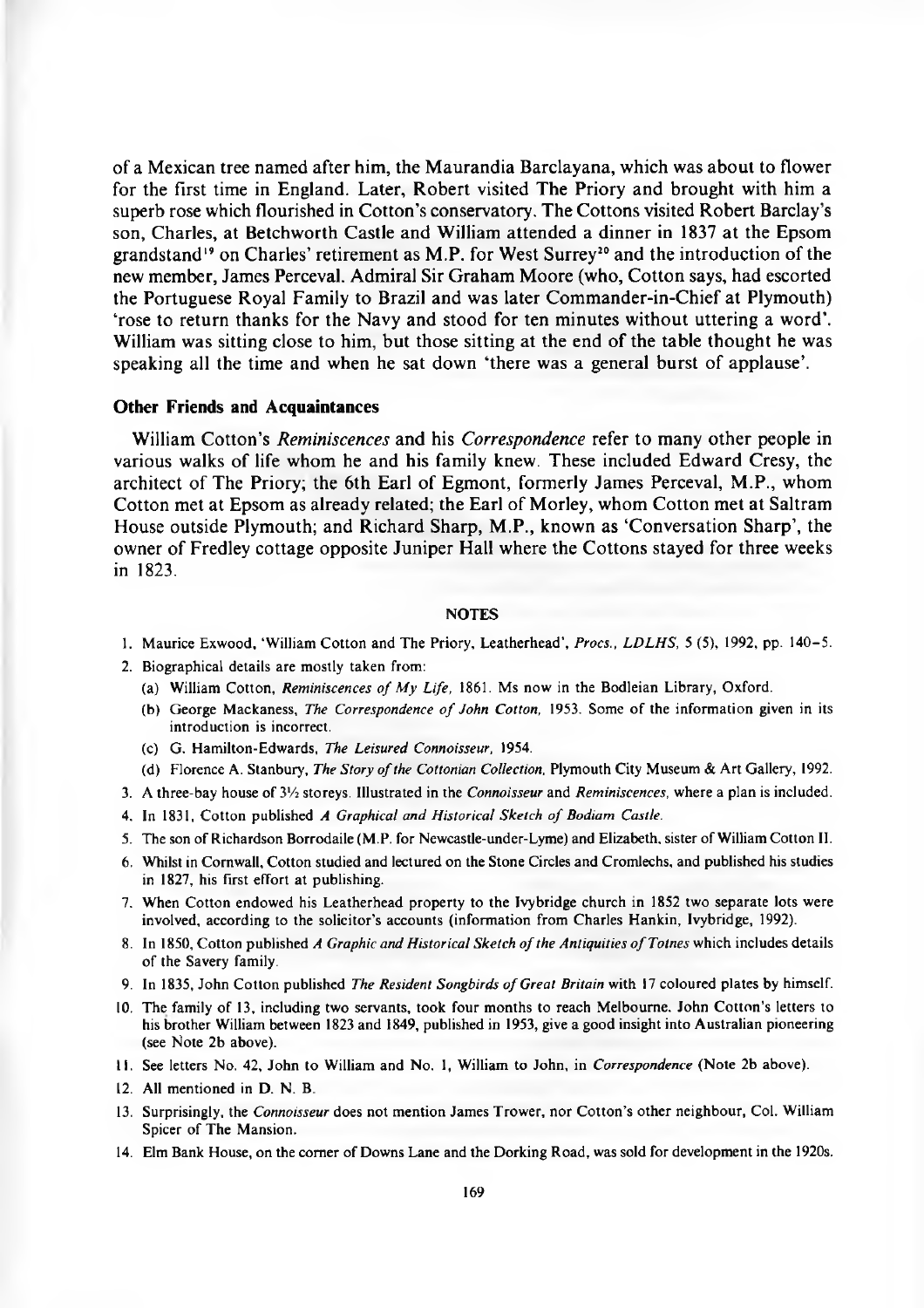- 15. Vale Lodge had been rebuilt *c.* 1780; the Dickens family lived there until 1840.
- 16. The 'Three G races' as the three grand-daughters of Sheridan were sometimes known were: *Helen Selina* (1807-67), married when 18 to Price Blackwood, later to become Lord Dufferin. She was a poetess and playwright. *Caroline Elizabeth Sarah* (1808-72) married G. C. Norton, brother o f Lord Grantley. *Jane Georgina* (after 1808–84) married E. A. Seymour, later 12th Duke of Somerset. Helen is recorded as saying to Disraeli, who was persuaded by his son to visit the sisters, 'Georgy is the beauty, Carry's the wit and I ought to be good but I am not'. Biographies of the sisters are given in the introduction to *Songs, Poems and Verse by Helen, Lady Dufferin* by her son, the Marquess of Dufferin and Ava, 1894.
- 17. Cotton does not name the cottage, saying only that Helen lived in Fetcham at the time. Her son, later Marquess of Dufferin & Ava, refers to it as a pretty cottage named Bookham Lodge in Stoke parish, and there seems to have been some confusion in which parish it lay. See S. E. D. Fortescue, *Peoples & Places,* 1978.
- 18. Robert Barclay (1751-1830) of the Scottish Quaker family (D. N. B.) was joint owner of the Anchor Brewery, Southwark, settling in Bury Hill in 1803 and there developed his hobby of importing and propagating exotic plants.
- 19. Epsom's first grandstand was opened to the public in 1829, though unfinished. The Grandstand Association soon tried to increase revenue by letting it out; see David Hume, *Epsom Racecourse,* 1973.
- 20. Charles Barclay had earlier been M.P. for Southwark (1815–18) and Dundalk (1826–30); see B. D. Henning, *History of Parliament: The Commons, 1660-1890, 1983.*

#### **Acknowledgements**

The author gratefully acknowledges the help of Florence A. Stanbury of Plymouth, Charles Hankin of Ivybridge, J. C. Stuttard and J. G. L. Jackson, a descendant of John Cotton.

### **THE EPSOM AND LEATHERHEAD RAILWAY, 1856-59**

#### By H. J. DAVIES

<span id="page-23-0"></span>THE local railway service began with a shareholders' revolt.

An independent company, the Epsom and Leatherhead Railway Company, [E & L], had been established in 1856 after several meetings, one at least at The Swan Hotel, Leatherhead, by a mixed group of local and other gentlemen, several of whom became its Board of Directors.<sup>1</sup> The Company obtained authority to build the  $3\frac{1}{2}$  mile line by its own Act of Parliament in July of that year in the face of determined opposition from the powerful London, Brighton and South Coast Railway (the 'Brighton Company' as it was commonly called).<sup>2</sup> The latter Company had taken over the line from Croydon to Epsom and opened it in 1847 to its Epsom Town station (in Upper High Street), principally to serve racegoers but had come no further south-west.

The building of the line between Epsom and Leatherhead proceeded very slowly indeed, the first 'sod' being cut in June 1857 in a field beside the Kingston Road turnpike.<sup>3</sup> In that same month some of the same Directors, but not all, formed a second independent company, the Wimbledon and Dorking Railway Company, [W & D], with the same Chairman, Thomas Grissell of Norbury Park. In spite of opposition from the other major company in the south, the London and South Western Railway Company (the 'South Western'), Parliament sanctioned this too but only from Wimbledon to Epsom.<sup>4</sup> By the late autumn of 1858 the E & L had built a single line from a terminus in Kingston Road, Leatherhead, to Epsom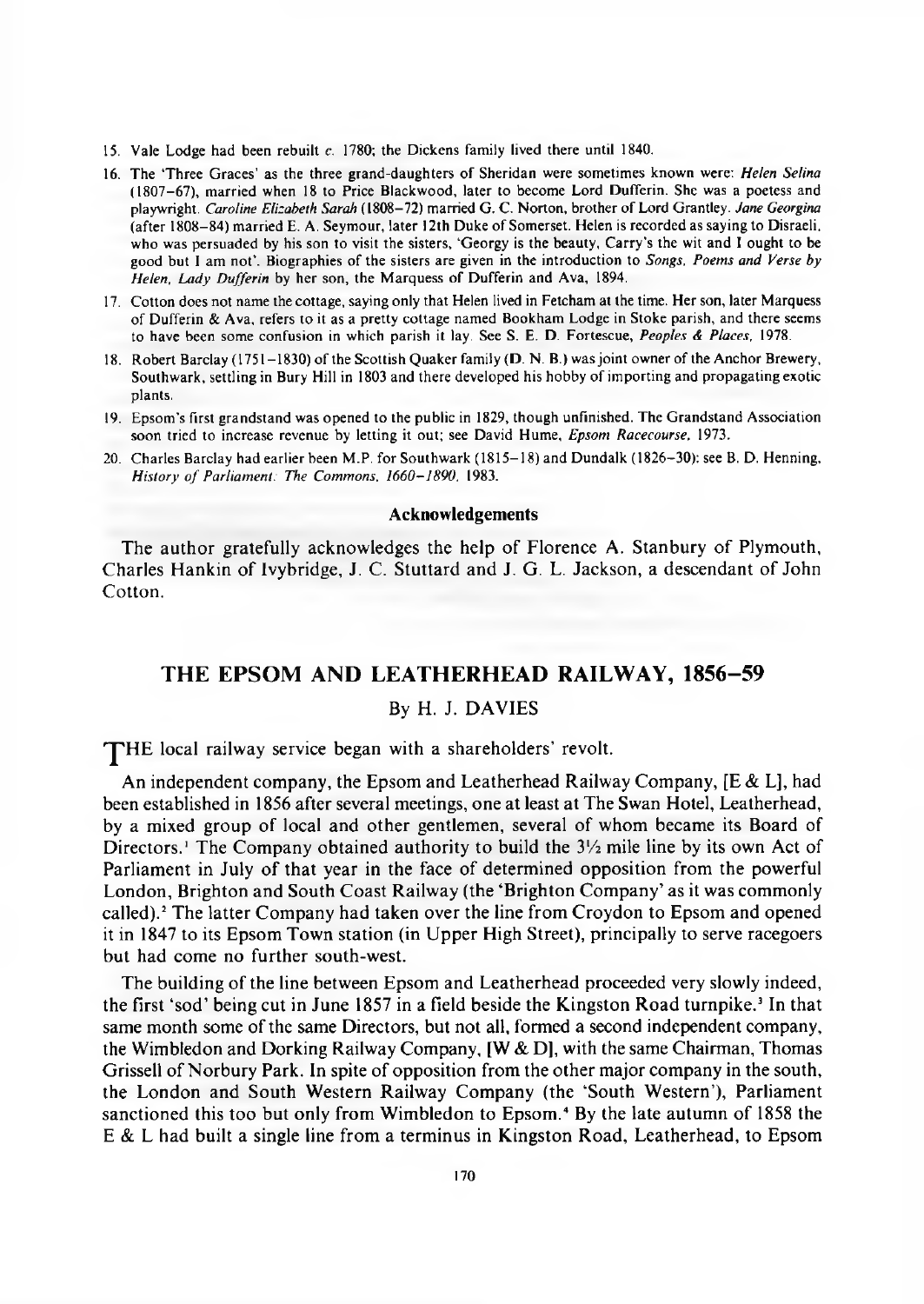with a halt at Ashtead where trains were to stop by request.<sup>5</sup> The W  $\&$  D was also well ahead with a double line from Wimbledon Junction (now Raynes Park) although no connection had yet been made at Epsom.

On 4th November 1858 an arrangement was signed by the E  $\&$  L and the Brighton Company for the working of the line by the latter Company with an option to purchase it.<sup>6</sup> On the 22nd December 1858 the Board of Trade Inspector visited the E  $\&$  L line and reported on its construction and the arrangement with the Brighton Company. He was, however, unable to recommend the opening because the connection with the Brighton Company's line at Epsom Town station was unsafe and because there was as yet no turntable at Leatherhead on which the Brighton Company's tender locomotives could be turned.<sup>7</sup> The E  $\&$  L and the Brighton Company reluctantly complied with his requirements. A further Inspector came down on 20th January 1859 and reported that there was no objection to the line opening. He had been informed by the Brighton's traffic manager that that Company was to work the single line with a 'staff' (wooden batten) system.<sup>8</sup>

Twelve days later, on 1st February, the line opened, worked not by the Brighton but by the South Western! What had happened.

Thomas Grissell learnt of opposition from certain shareholders to the arrangement which he and the Board had made with the Brighton Company and called a Special General Meeting of the E & L Company for Saturday 29th January 1959 at its headquarters at 28 George Street SW1. When he asked the meeting to endorse the Board's decision an amendment was moved by Sir Walter Farquhar of Polesden Lacey, who was a shareholder but not a Director of the E & L. He substituted a counter proposal that the arrangement should be made with the South Western Company taking the view that the shareholders were not bound legally or morally by the acts of the Board. The amendment was put to the vote and won by a show of 14 hands to 8. A poll was demanded, the proxy votes included, and the amendment carried by 322 votes to 221. The Board had indicated that it would resign if this was the result and most of its members left within a week or two. So the South Western Company began to work the line three days later on Tuesday 1st February 1859.

Why did the shareholders vote against their Board of Directors?

When Farquhar moved his amendment he was confident that he could win in spite of Grissell's advocacy of the Board's actions. Although a shareholder, he had kept his distance while Grissell, his Norbury Park neighbour, was building his two railways and trying to find an operator.<sup>10</sup> In November 1858 he appeared at a meeting of the E & L Board, trying to persuade it to get better terms in negotiations with the Brighton Company.<sup>11</sup> After this Grissell and his Board gradually lost control of events while Farquhar was secretly negotiating with the South Western Board.<sup>12</sup> In the end Grissell was forced to call the Special Meeting of the Shareholders on January 29th before the line opened instead of waiting for the Annual Meeting in late February to endorse the Board's actions. Farquhar had done his homework well: he came to the meeting not only with a majority of voters present but a bag full of proxy votes. In addition, he had in his hand a R esolution from the Board of Directors of the South Western, passed two days previously, on 27th January, offering potentially better terms for the E & L Railway than those from the Brighton!<sup>13</sup> Add to this his cogent argument that local people preferred a shorter journey to Waterloo than the longer one to a crowded London Bridge and he had to win.<sup>14</sup>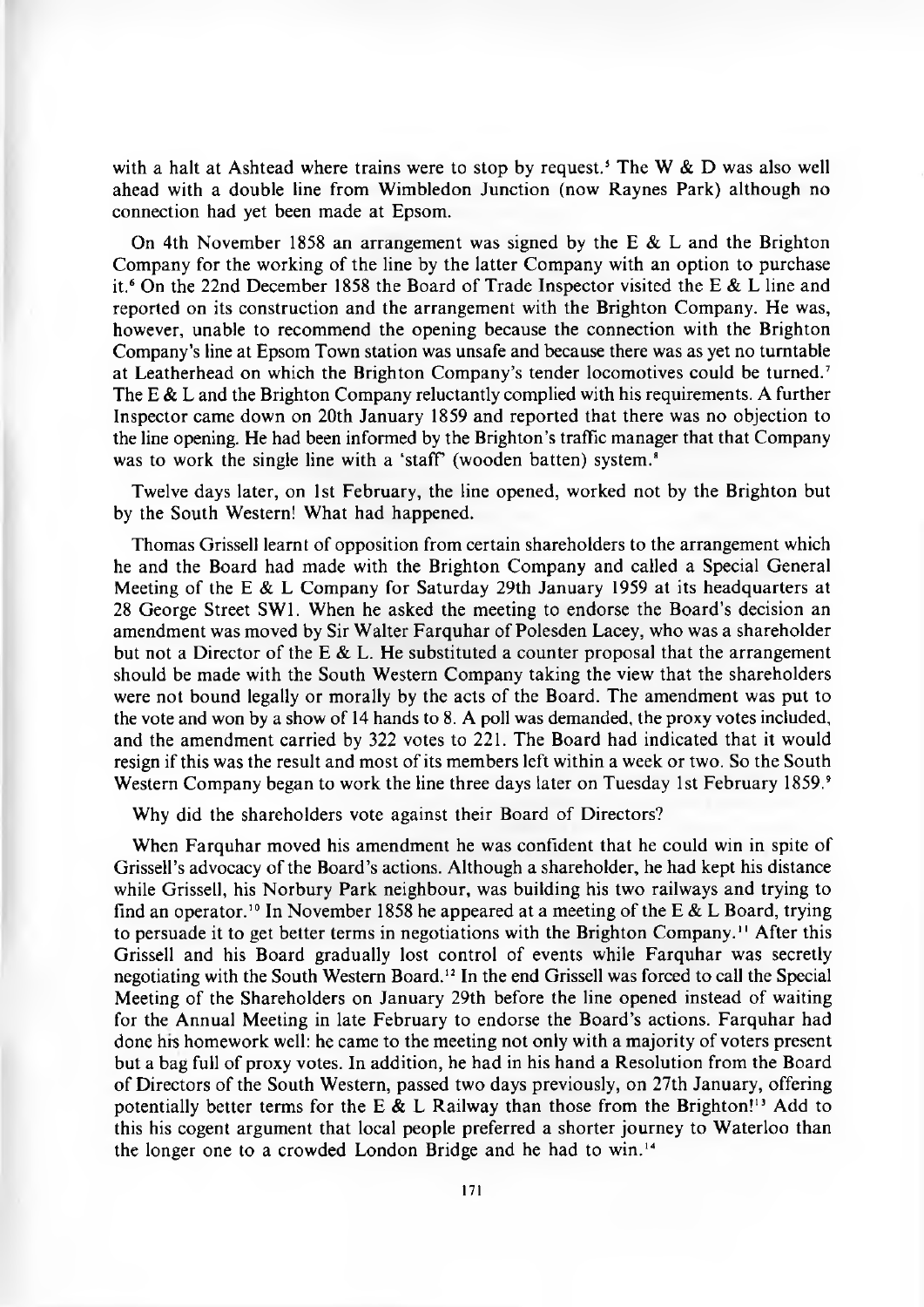This might be explanation enough but how can the behaviour of the two larger Companies be explained? Did they want the E & L or not? The answer is 'No' and 'Yes'. The Mole Valley Dorking Gap was a strategic route which was never developed to the extent that might have been expected. Many plans were made for railways to the South Coast, Brighton and Portsmouth,<sup>15</sup> through what was the only major gap in the North Downs between Farnham and the Darent Valley.<sup>16</sup> There were two snags: there were no large towns in the Weald, south of the Gap, or at the north of the Gap, and the mileage was greater to both Brighton and Portsmouth. The route became the borderline between the two systems, the Brighton and the South Western, and neither could develop it without fighting the other. In 1858 these two Companies had expended a great deal of their time and energies fighting for control of the direct entry to Portsmouth under the facade of one of their interminable Agreements.<sup>17</sup> The South Western won the Direct route into Portsmouth via Guildford early in January 1859 after a dramatic struggle. It immediately forgot about the current Agreement putting limits on territorial aggrandisement which the Brighton was deemed to have already broken. To avoid the development of a rival route to Portsmouth it seized the working of the E  $\&$  L Railway from the weakened Brighton Company. Consciously or not, Farquhar, his shareholders and local inhabitants, were pawns in a larger game.

Six months later Brighton Company trains also began to run from Epsom to Leatherhead but that is another story!

#### NOTES

- 1. Herapath, *Railway Journal*, A1056, 1081, 1104 (1855); Minutes of Directors ("Board") and General Meetings of E & L R Company 1856-63: Item of 23rd August 1856, PRO RAIL 197/1.
- 2. 19 & 20 Vic c xcii; Evidence for Bill 1856 before House of Commons Committee PRO RAIL 1066/915.
- 3. *Surrey Standard,* 6th June 1857 in Society records, LX612; E & L Board 189.
- 4. Act 27.7.1857; Evidence before House of Commons Select Committee, House of Lords Record Library and before House of Lords Committee, PRO RAIL 1066/2948.
- 5. E & L R Terrier of Estates, PRO RAIL 414/525, p. 155.
- 6. LBSCR Board Minutes, 4th November 1858, p. 101, PRO RAIL 414/71.
- 7. Board of Trade Report 5054, 22nd December 1858, PRO MT6 17/91.
- 8. Board of Trade 141, 20th January 1859, PRO/MT6 19/10.
- 9. E & L Board 405; E & L Minutes of Special Meeting on 29.1.1859. Herapath, *Railway Journal*, M236 1859 (Note: Votes given as in E & L Minutes; Herapath records 13 to 5. Former is to be preferred).
- 10. House of Lords Journal 88, pp. 262 and 307, House of Lords Record Library. (A Lords Amendment struck out Farquhar's name from the list of subscribers to the E & L Bill at his request, 7th July 1856.)
- 11. E & L Board 376.
- 12. LSWR Board Minute 292, 20th January 1859, PRO RAIL 411/4.
- 13. LSWR Board 306, 27th January 1859.
- 14. Herapath M236, 1859. (There was no Victoria Station at this date.)
- 15. Deposited Plans QS6/8ff. S.R.O., Kingston.
- 16. The Guildford gap was narrow and required a tunnel.
- 17. R. A. Williams, LSWR, Vol. 1, 141ff, 1968; J. T. Howard Turner, LBSCR, Vol. 2, 79ff, 1978.